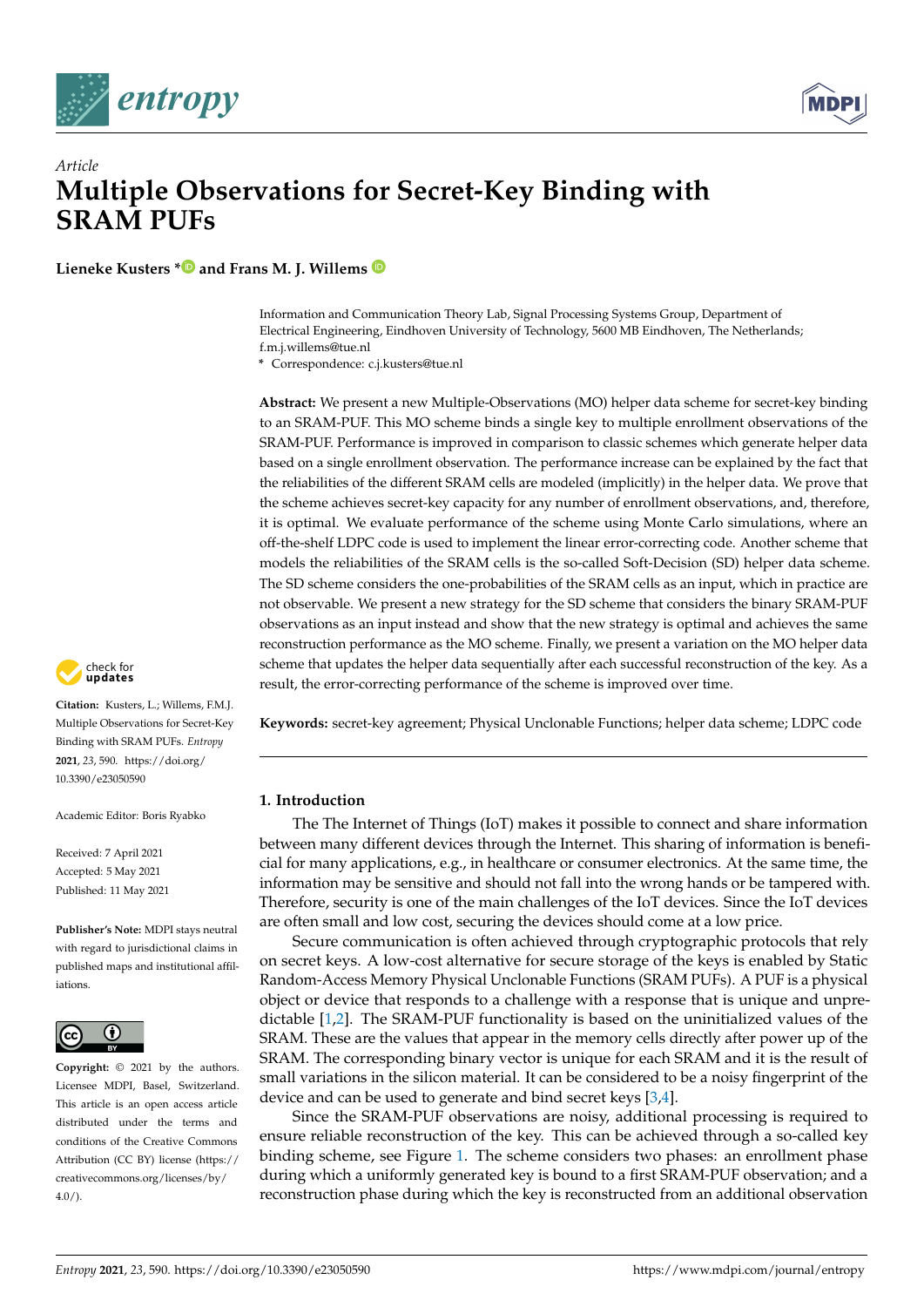of the SRAM-PUF. Please note that enrollment is usually performed only once, whereas reconstruction can be repeated many times. During enrollment, besides the key *s*, also some helper data  $w$  is generated. This helper data  $w$  ensures that the key can be reliably reconstructed even though  $y^n$  is a noisy version of  $x^n$ . The helper data are considered public, and therefore should not reveal information about the key *s* to an attacker.

<span id="page-1-0"></span>

**Figure 1.** Key binding scheme for reliable secret-key reconstruction from noisy observations.

In classic helper data schemes, a single SRAM-PUF observation is used for enrollment and a single observation is used for reconstruction. However, it has been shown that the mutual information between the encoder and decoder observations increases when more observations are considered [\[5\]](#page-19-4). Since the secret-key capacity is equal to the mutual information (see Section [3\)](#page-5-0), it follows that the achievable secret-key rate is increased when multiple SRAM-PUF observations are used instead of a single observation.

We introduce the Multiple-Observations (MO) helper data scheme, which enrolls a single key after processing multiple SRAM-PUF observation vectors. The scheme is based on a linear error-correcting code and can be seen as an extension of the fuzzy commitment scheme [\[6\]](#page-19-5). Any number of enrollment observations can be used. Furthermore, the performance of the scheme increases when more observations are used.

#### *1.1. Related Work*

A first implementation of a key binding scheme for generating and reconstructing a cryptographic key from SRAM PUFs was presented by Guajardo et al. in [\[4\]](#page-19-3). There, the fuzzy commitment scheme [\[6\]](#page-19-5) was used to construct the helper data and later to reproduce the key. It is known that within one SRAM-PUF, some cells are more reliable (smaller error probability) than other cells [\[3\]](#page-19-2). The reliability information of the SRAM cells can be used to improve the performance of the helper data schemes. For example, a Soft-Decision (SD) helper data scheme [\[7,](#page-19-6)[8\]](#page-19-7) publicly shares the error probability of each SRAM cell to improve the decoder performance. Furthermore, a Selection-based helper data scheme [\[9–](#page-19-8)[11\]](#page-19-9) selects only the most reliable SRAM cells to reduce the average error probability of the SRAM-PUF observations. Both schemes assume that reliability of each SRAM cell is known during enrollment. However, in general this information is not available. Either, special measurement techniques must be applied, or a sufficient number of observations is required to estimate these values before enrollment. We propose a new scheme that accepts standard SRAM-PUF observation vectors as an input, i.e., the MO helper data scheme. In [\[12\]](#page-19-10) multiple enrollment observations are used under various environmental conditions. The focus of [\[12\]](#page-19-10) is on experimental validation of new strategies that consider multiple enrollment temperatures; however, a mathematical analysis of the strategies is missing. Our work focuses instead on finding an optimal multiple observations strategy. In the future, our analysis may be extended to consider temperature dependence as well, see Section [2.](#page-2-0)

Applying multiple observations for key binding (and generation) has been studied from information-theoretic perspective in [\[13–](#page-19-11)[15\]](#page-19-12). It is shown that the secret-key rate can be improved when multiple observations are used by the encoder or the decoder. Achievable rate regions are analyzed for various multiple enrollments and multiple entities scenarios, but no code constructions are proposed or investigated.

Multiple enrollment scenarios are studied from leakage perspective in [\[16,](#page-19-13)[17\]](#page-20-0). In these papers, scenarios are considered (e.g., the reverse fuzzy extractor [\[18\]](#page-20-1)) in which enrollment is repeated multiple times and correspondingly multiple helper data are generated. Please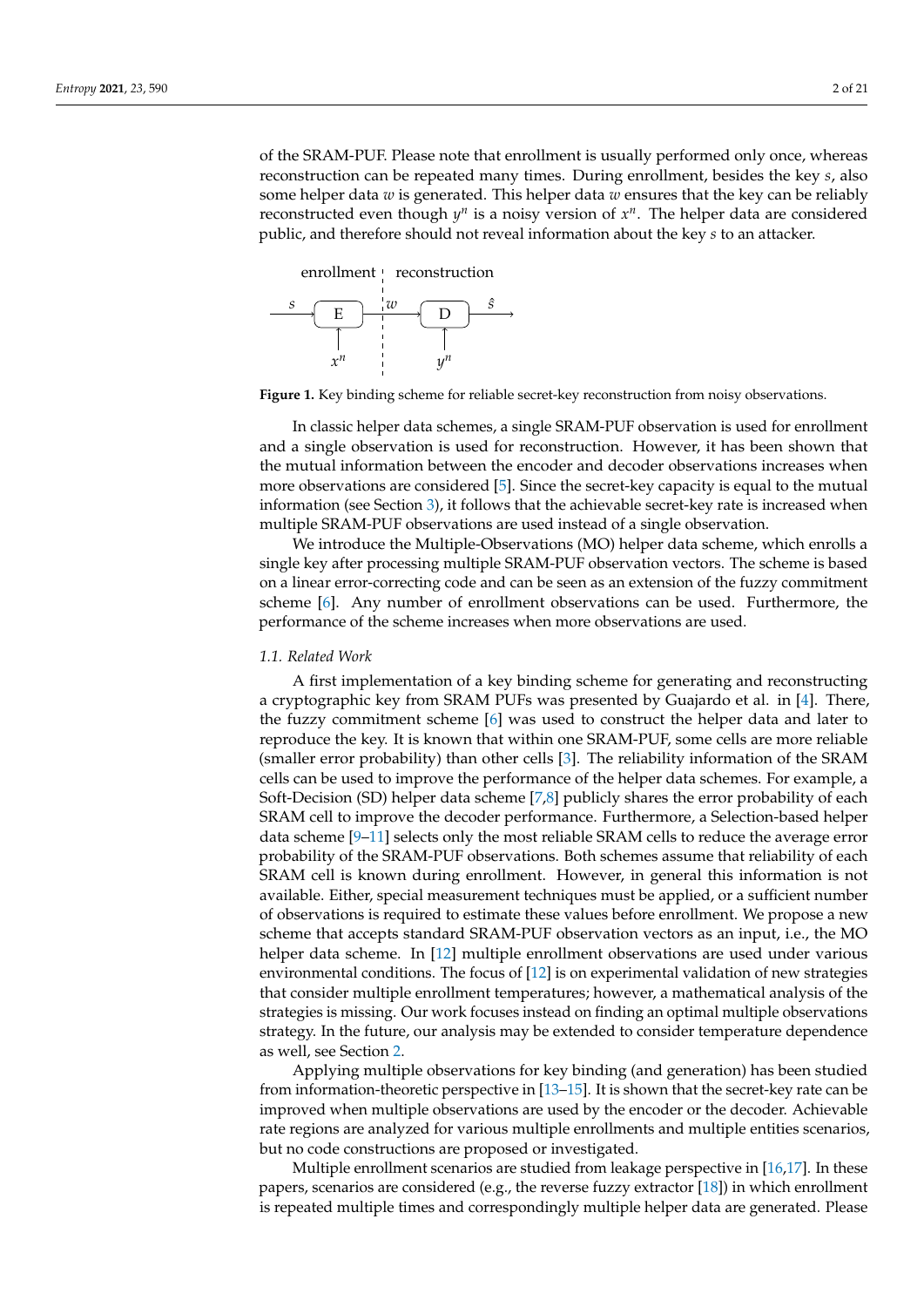note that the additional helper data are not generated to increase performance; instead, they are considered to be a security challenge that follows from the repeated enrollments. The decoder performs a classic reconstruction that is based on a single helper data sequence only, whereas an attacker may have stored all previously generated helper data. It is shown in [\[17\]](#page-20-0) that zero leakage is ensured in these multiple enrollment scenarios, when the SRAM PUFs meet a certain symmetry condition. Inspired by the zero leakage results of [\[17\]](#page-20-0), we have developed the MO helper data scheme which produces a single helper data sequence based on repeated enrollments. In contrast to the scenarios discussed in the previous paragraph, the decoder now benefits from the additional observations which are embedded in the helper data.

#### *1.2. Contributions and Outline*

In Section [3,](#page-5-0) we define secret-key capacity for multiple enrollment observations and calculate its value for the SRAM-PUF statistical model. We show that secret-key capacity can increase significantly when more enrollment observations are considered. This observation is the main motivation for the results presented in this paper, which are listed as follows.

- We introduce the MO helper data scheme in Section [4.](#page-6-0) We prove that the helper data does not reveal any information about the key when the SRAM-PUF statistical model meets the symmetry assumption (Section [2\)](#page-2-0). Then, we prove that secret-key capacity can be achieved with the MO helper data scheme for any number of enrollment observations.
- In Section [5,](#page-8-0) we present a code construction and evaluate performance of the scheme through Monte Carlo simulations.
- We propose a new variation on the Soft-Decision (SD) helper data scheme from [\[7\]](#page-19-6) in Section [6.](#page-10-0) In contrast to the original scheme, this scheme considers binary SRAM-PUF observations as an input. We prove that the new SD strategy is optimal (achieves secret-key capacity) and that it can achieve the same reconstruction performance as the MO helper data scheme.
- In Section [7,](#page-13-0) we present a variation on the MO helper data scheme that can update the helper data sequentially. The error-correcting performance of the scheme improves after each successful key reconstruction, and therefore the performance improves over the lifetime of the device. This enables usage of less observations during the enrollment phase, when allowing worse initial reconstruction performance that is improved over time.

We conclude with a summary of our results. In the following, we first introduce the notation and the statistical model that we use for SRAM PUFs.

## <span id="page-2-0"></span>**2. Notation and SRAM-PUF Statistical Model**

In the following, we first introduce the notation that is used. Then, we present the statistical model that we use for SRAM PUFs which is based on the commonly used model introduced in [\[7\]](#page-19-6). We introduce a symmetry assumption which is required for the security of the MO helper data scheme. We derive several properties that are needed for the proofs later in this work.

#### *2.1. Notation and Definitions*

We use uppercase symbols to denote random variables and lowercase symbols to denote their realizations. We consider *t* enrollment observations of *n* SRAM cells, corresponding to *t* binary observation vectors of length *n*, i.e.,  $(x_1^n, x_2^n, \ldots, x_t^n)$ . The *i*th observation of the *j*th SRAM cell is represented by *xi*,*<sup>j</sup>* , and assumes a value in {0, 1}. We often analyze the behavior of a single SRAM cell, in which case we omit the cell index *j* and we have  $(x_1, x_2, \ldots, x_t)$ , corresponding to *t* observations of one SRAM cell.

The reconstruction observation vector is represented as  $y^n$ , with  $y_j$  the reconstruction observation of the *j*th SRAM cell. We use a distinct symbol for the reconstruction observation to emphasize its different functionality in the helper data scheme. Note, however,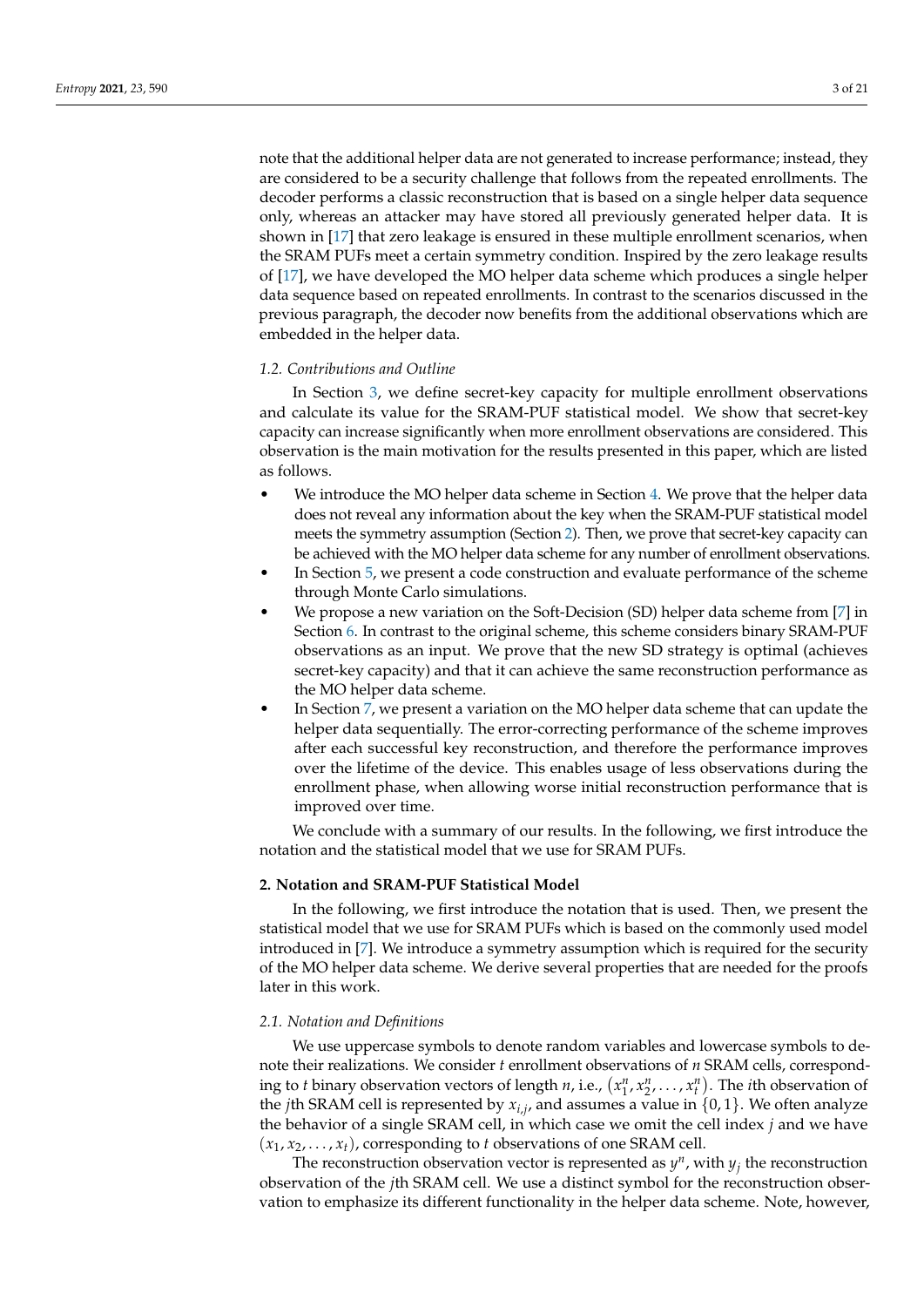that the reconstruction observations have the same statistical behavior as the enrollment observations, and they may as well have been represented as  $x_{t+1}^n$ , the  $(t+1)$ th observation of the SRAM cells.

Calligraphic letters are used for finite sets and  $|S|$  denotes the cardinality of the set S. Finally, (conditional) entropy and mutual information are defined as in [\[19,](#page-20-2)[20\]](#page-20-3), with the base of the log equal to 2 and the units are bits. We define the binary entropy function as

$$
h_2(p) \stackrel{\Delta}{=} -p \log_2(p) - (1-p) \log_2(1-p). \tag{1}
$$

# *2.2. Sram-Puf Statistical Model*

#### 2.2.1. One-Probability of a Cell

Each SRAM cell has a one-probability  $\theta \in [0,1]$  that defines the probability that a one is observed for this cell, i.e.,

$$
Pr(X = 1 | \Theta = \theta) = \theta.
$$
 (2)

In practice, we do not know the one-probability *θ* of each SRAM cell. Instead, the one-probability is a random variable, independent and identically distributed over the cells according to some known distribution  $p_{\Theta}(\theta)$ . And we can calculate the average one-probability

$$
\Pr(X=1) = \int_0^1 \theta p_{\Theta}(\theta) \, d\theta. \tag{3}
$$

The currently most used model for PUFs [\[7\]](#page-19-6) adopts the following Θ-distribution

<span id="page-3-0"></span>
$$
p_{\Theta}(\theta) = \frac{\lambda_1 \phi(\lambda_2 - \lambda_1 \Phi^{-1}(\theta))}{\phi(\Phi^{-1}(\theta))}.
$$
 (4)

Here  $\phi(x)$  and  $\Phi^{-1}(x)$  are the probability density function and the inverse of the cumulative distribution function of the normal distribution. Furthermore,  $\lambda_1$  and  $\lambda_2$  are parameters that determine the average reliability and average one-probability of the SRAM cells, respectively.

It has been observed on several occasions [\[3,](#page-19-2)[4,](#page-19-3)[21\]](#page-20-4) that the SRAM PUFs are *unbiased*, i.e.,

<span id="page-3-3"></span>
$$
Pr(X = 1) = Pr(X = 0) = 1/2,
$$
\n(5)

the average probability of observing a one is equal to the probability of observing a zero. This is a desirable property for PUFs as it ensures that the observations are completely unpredictable for an attacker. In [\[7\]](#page-19-6), Maes et al. showed that the model [\(4\)](#page-3-0) well represents their empirical data for  $\lambda_1 = 0.065$ ,  $\lambda_2 = 0.000$ , which indeed corresponds to unbiased SRAM PUFs. In this paper, we assume an unbiased SRAM-PUF and set  $\lambda_2 = 0$ . It follows that the distribution of the one-probabilities is *symmetric*, i.e.,

<span id="page-3-2"></span><span id="page-3-1"></span>
$$
p_{\Theta}(\theta) = p_{\Theta}(1 - \theta). \tag{6}
$$

This symmetry of the one-probability distribution is a property of the SRAM-PUF model that is key for the zero-secrecy leakage of the multiple observation schemes discussed in this paper.

# 2.2.2. Multiple Observations

First, we consider multiple observations of a single SRAM cell. The probability of observing *t* observations  $(x_1, x_2, \ldots, x_t)$  of an SRAM cell with Hamming weight  $k = w_H(x_1, x_2, \ldots, x_t)$  (where the Hamming weight is defined as the number of non-zero symbols in the sequence), is defined as

$$
\pi_t(k) \stackrel{\Delta}{=} \Pr(X_1 = x_1, ..., X_t = x_t) = \int_0^1 \Pr(X_1 = x_1, ..., X_t = x_t | \Theta = \theta) p_{\Theta}(\theta) d\theta
$$
  
= 
$$
\int_0^1 \theta^k (1 - \theta)^{t-k} p_{\Theta}(\theta) d\theta \stackrel{(a)}{=} \int_0^1 (1 - \theta')^k (\theta')^{t-k} p_{\Theta}(\theta') d\theta' = \pi_t(t - k),
$$
 (7)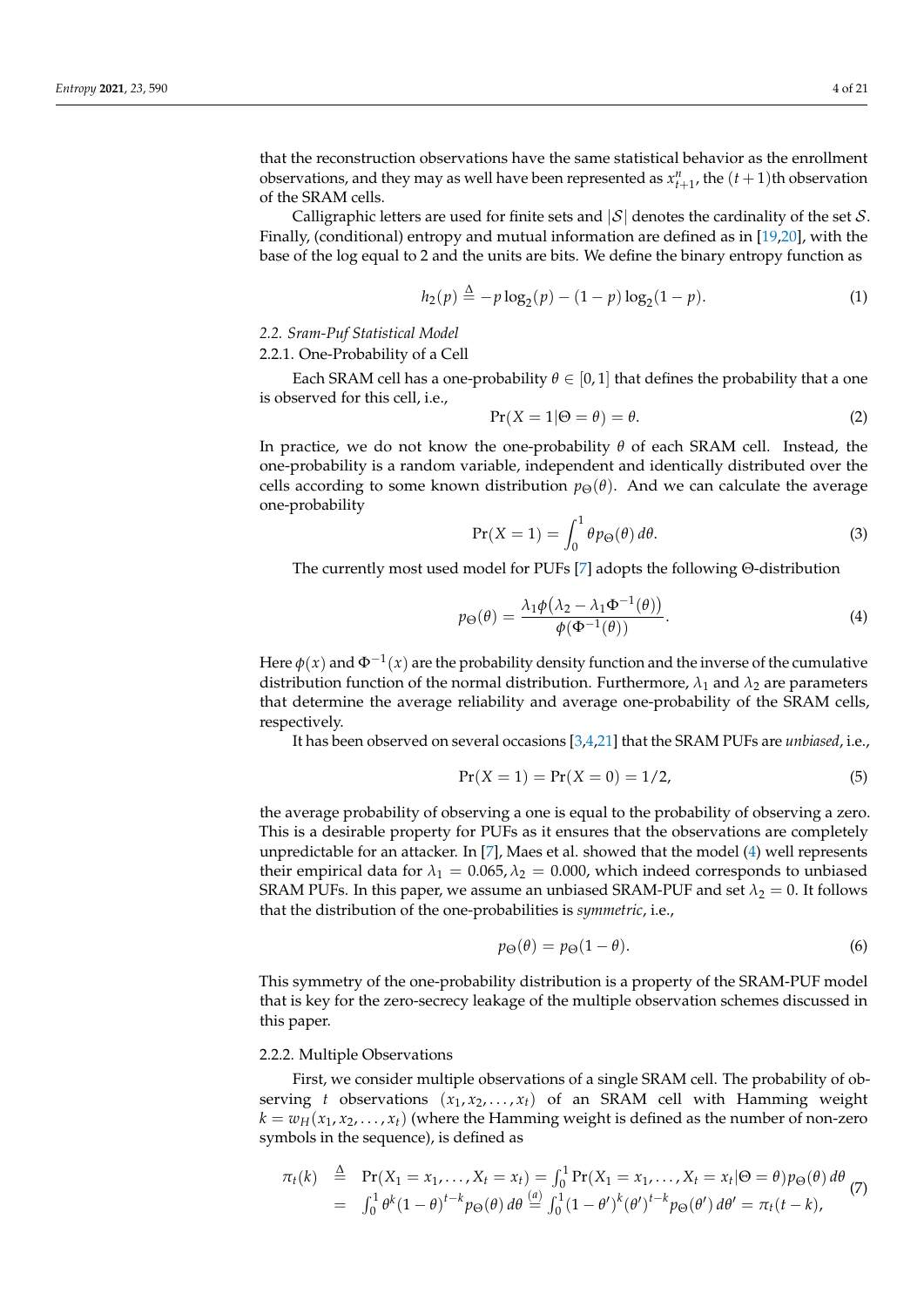where in (*a*) we substituted with  $\theta' = (1 - \theta)$  and applied the symmetry property [\(6\)](#page-3-1). Please note that the probability only depends on the number of observed ones *k*, and the *order of the observations is irrelevant*. Furthermore, the probability of observing a length *t* sequence containing *k* ones is equal to the probability of observing a length *t* sequence containing *k* zeros. Similarly, the conditional probability of observing a value *y* given a previously observed sequence  $(x_1, x_2, \ldots, x_t)$ , only depends on the number of previously observed ones *k*, i.e.,

<span id="page-4-2"></span>
$$
Pr(Y = y | X_1 = x_1, ..., X_t = x_t) \stackrel{(a)}{=} \frac{Pr(Y = y, X_1 = x_1, ..., X_t = x_t)}{Pr(X_1 = x_1, ..., X_t = x_t)} = \frac{\pi_{t+1}(k+y)}{\pi_t(k)}
$$
  
\n
$$
= Pr(Y = y | w_H(X_1, ..., X_t) = k) \stackrel{(b)}{=} \frac{\pi_{t+1}(t+1-(k+y))}{\pi_t(t-k)}
$$
(8)  
\n
$$
= Pr(Y = y \oplus 1 | w_H(X_1, ..., X_t) = t - k),
$$

where in (*a*) we used Bayes' theorem and in (*b*) we used [\(7\)](#page-3-2). Finally, the last step follows from the fact that  $(1 - y) \equiv (y \oplus 1)$  for  $y \in \{0, 1\}$ .

# 2.2.3. Multiple SRAM Cells

All the equations that were derived for a single SRAM cell can be easily generalized to multiple SRAM cells. Since the one-probabilities are independent and identically distributed over the SRAM cells, the observations of different cells are also independent and the joint probability of *t* observations for *n* cells is

$$
\Pr(X_1^n = x_1^n, X_2^n = x_2^n, \dots, X_t^n = x_t^n) = \prod_{j=1}^n \Pr(X_1 = x_{1,j}, \dots, X_t = x_{t,j}) = \prod_{j=1}^n \pi_t(k_j), \quad (9)
$$

with  $k_j = w_H(x_{1,j},...,x_{t,j})$  the number of observed ones after *t* observations of the *j*th cell.

#### 2.2.4. Θ-Distribution

Until now, we have assumed that  $\lambda_2 = 0$  and thus the SRAM-PUF is unbiased. This assumption is sufficient for the security and achievability proofs in Section [4.](#page-6-0) However, to predict the performance of our scheme in a practical setting, we also need to set a value for  $\lambda_1$ . In correspondence with previous works [\[7](#page-19-6)[,11\]](#page-19-9) we choose  $\lambda_1 = 0.51$  for our simulations, which corresponds to average error probability regarding dominant (most likely) value of a cell

<span id="page-4-1"></span>
$$
\overline{\psi} \stackrel{\Delta}{=} \int_0^1 \min(\theta, (1 - \theta)) p_{\Theta}(\theta) d\theta \approx 0.15.
$$
 (10)

In Figure [2,](#page-4-0) we plot the Θ-distribution that is used for the calculations later in the paper. Please note that stable cells (one-probability close to 0 or 1) are more likely than unstable cells. We will see later that knowledge about the stability (error probability) of specific cells can improve the performance of helper data schemes.

<span id="page-4-0"></span>

**Figure 2.** Distribution of the one-probability Θ as used for the simulations in this work. Generated according to the statistical model for SRAM-PUF [\[7\]](#page-19-6) with  $\lambda_1 = 0.51$ , and  $\lambda_2 = 0$ .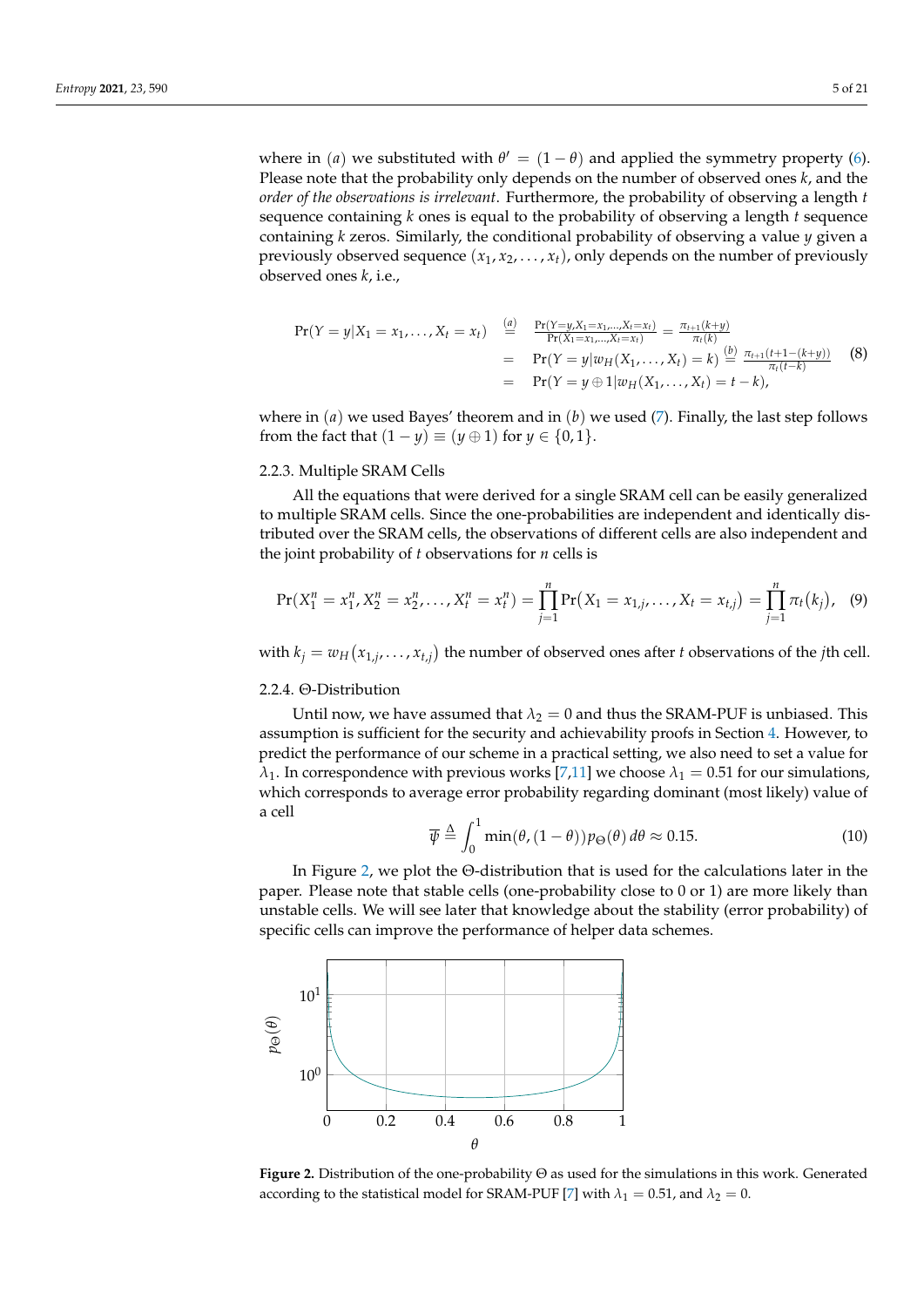Finally, note that temperature and voltage ramp-up time of the power up may influence the behavior of the SRAM PUFs [\[21\]](#page-20-4). Here, we do not model this behavior and only assume a worst-case average error probability of 0.15 (see [\(10\)](#page-4-1)). However, it is worthwhile mentioning that the model [\(4\)](#page-3-0) can be extended to also model the temperature dependence, see [\[22\]](#page-20-5). Knowledge about the temperature behavior can be exploited to improve the performance of the helper data schemes, especially when the temperature is known [\[23\]](#page-20-6). Therefore, in the future, it may be beneficial to extend the current work to also consider temperature dependent behavior of the SRAM PUFs.

# <span id="page-5-0"></span>**3. Multiple Enrollment Observations for Increased Secret-Key Capacity**

In this section, we describe a secret-key binding scheme with multiple enrollment observations, see Figure [3.](#page-5-1) We derive the achievable secret-key rate for the used statistical model and show that the rate can improve significantly when more enrollment observations are considered. These results motivate us to design a helper data scheme that can approach such rates in Section [4.](#page-6-0)

As in the classic (single enrollment) key binding scheme in Figure [1,](#page-1-0) we distinguish between an enrollment and a reconstruction phase.

<span id="page-5-1"></span>

**Figure 3.** Secret-key binding with *t* observations by the encoder and a single observation by the decoder.

During enrollment, the secret key  $s \in \{1, 2, \ldots, |\mathcal{S}|\}$  is generated uniformly at random. An encoder obtains the secret key *s* and *t* observation vectors  $(x_1^n, x_2^n, \ldots, x_t^n)$ , and generates corresponding helper data  $w \in \mathcal{W}$ . The helper data alphabet W is specified by the encoding function that is used, see Section [4.](#page-6-0) We assume that the helper data *w* is stored and/or communicated in the public domain. Therefore, the helper data by itself should not reveal any information about the key. During reconstruction, a decoder observes a reconstruction vector  $y^n$  as well as the helper data *w* and maps this input to an estimate  $\hat{s}$  of the secret key. Reconstruction is successful when the estimate is equal to the original key, i.e., when  $\hat{s} = s$ .

We are now interested in the achievable secret-key rate of the scheme when enrollment is performed using *t* observation vectors of the SRAM-PUF, and where achievable rate is defined as follows.

<span id="page-5-5"></span>**Definition 1.** *A secret-key rate R<sup>t</sup> is called achievable after t enrollment observations, if for all δ* > 0 *and for all n large enough, there exist encoders and decoders such that*

$$
\Pr(\hat{S} \neq S) \le \delta,\tag{11}
$$

$$
\frac{1}{n}H(S) = \frac{1}{n}\log_2|S| \ge R_t - \delta,\tag{12}
$$

<span id="page-5-4"></span><span id="page-5-3"></span><span id="page-5-2"></span>
$$
\frac{1}{n}I(S;W) \le \delta. \tag{13}
$$

*The secret-key capacity C<sup>t</sup> is the maximum achievable secret-key rate with t enrollment observations.*

Here  $(11)$  requires that the key reconstruction is reliable,  $(12)$  that the key is uniformly distributed, and [\(13\)](#page-5-4) limits the information leakage by the helper data about the key. Theorem 1 gives the fundamental limit on achievable secret-key rate for key binding schemes with *t* enrollment observations, and it follows from the results presented in [\[24](#page-20-7)[,25\]](#page-20-8).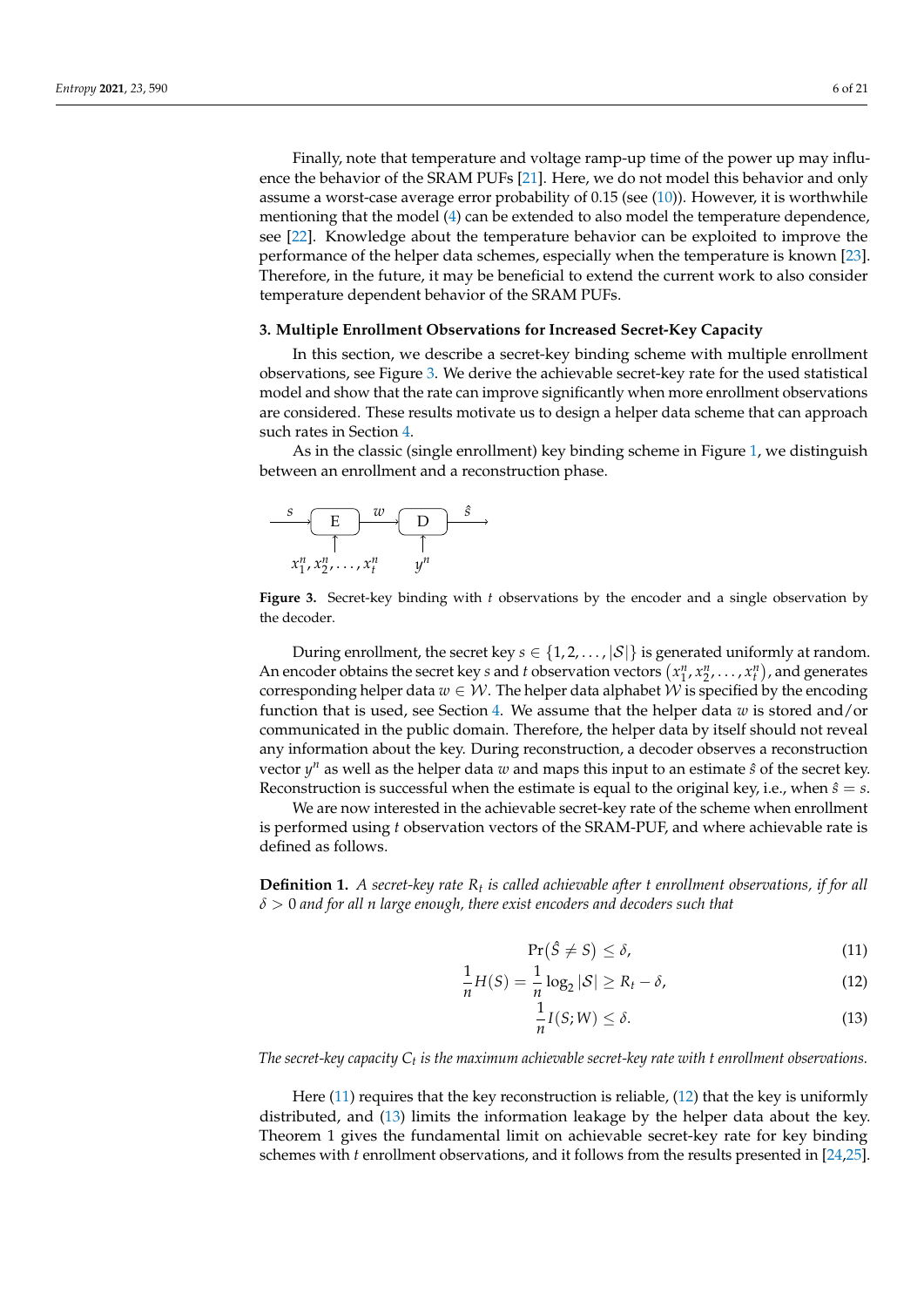<span id="page-6-3"></span>**Theorem 1.** *A secret-key rate R<sup>t</sup> is achievable after t enrollment observations if and only if*

$$
R_t \le I(Y; X_1, X_2, \dots, X_t). \tag{14}
$$

*The secret-key capacity*  $C_t = I(Y; X_1, X_2, \ldots, X_t)$ .

In Figure [4,](#page-6-1) we plot the secret-key capacity for an example SRAM-PUF. Here, we have assumed a symmetric distribution of the one-probabilities, and average error probability  $\bar{\psi} \approx 0.15$ , see Figure [2](#page-4-0) for the Θ-distribution. The mutual information increases from 0.26 for a single enrollment observation, to 0.50 after 20 enrollment observations. This corresponds to almost doubling the secret-key rate regarding single enrollment.

<span id="page-6-1"></span>

**Figure 4.** Secret-key capacity in bits per SRAM cell for the secret-key binding scheme with *t* enrollment observations, evaluated for SRAM PUFs given the Θ-distribution shown in Figure [2.](#page-4-0) The curve is approaching a limit that is represented by the dashed horizontal line.

In the plot, we also visualize an upper bound to the secret-key capacity, given by

$$
I(Y; X_1, X_2, \dots, X_t) \le I(Y; X_1, X_2, \dots, X_t, \Theta) = I(Y; \Theta) + I(Y; X_1, X_2, \dots, X_t | \Theta)
$$
  
\n
$$
\stackrel{(a)}{=} I(Y; \Theta) = H(Y) - \int_0^1 H(Y | \Theta = \theta) p_{\Theta}(\theta) d\theta,
$$
\n(15)

where (*a*) follows from the Markov chain  $Y \leftrightarrow \Theta \leftrightarrow (X_1, X_2, \ldots, X_t)$ . From the weak law of large numbers, i.e.,  $\lim_{t\to\infty}\Pr\Bigl(\big|\frac{1}{t}\sum_{i=1}^t x_i - E[X_i]\big|>\epsilon\Bigr) = 0$  for any  $\epsilon>0$ , it follows that  $\frac{1}{t}\sum_{i=1}^t x_i$  converges (in probability) to  $\theta$  for  $t\to\infty$ . Therefore, the upper bound [\(15\)](#page-6-2) can be achieved and we say

<span id="page-6-4"></span><span id="page-6-2"></span>
$$
C_{\infty} = I(Y; \Theta) = H(Y) - \int_0^1 h_2(\theta) p_{\Theta}(\theta) d\theta.
$$
 (16)

# <span id="page-6-0"></span>**4. Multiple-Observations Helper Data Scheme**

We introduce the Multiple-Observations (MO) helper data scheme for binding a secret key to multiple observations of an SRAM-PUF, see Figure [5.](#page-7-0) First, we give a step-by-step description of the scheme. Then, we prove that it is secure. Finally, we prove that the scheme achieves the secret-key capacity *C<sup>t</sup>* (see Theorem [1\)](#page-6-3) for *t* enrollment observations and, therefore, that the MO helper data scheme is optimal. Please note that all derivations are under the symmetric Θ-distribution assumption [\(6\)](#page-3-1).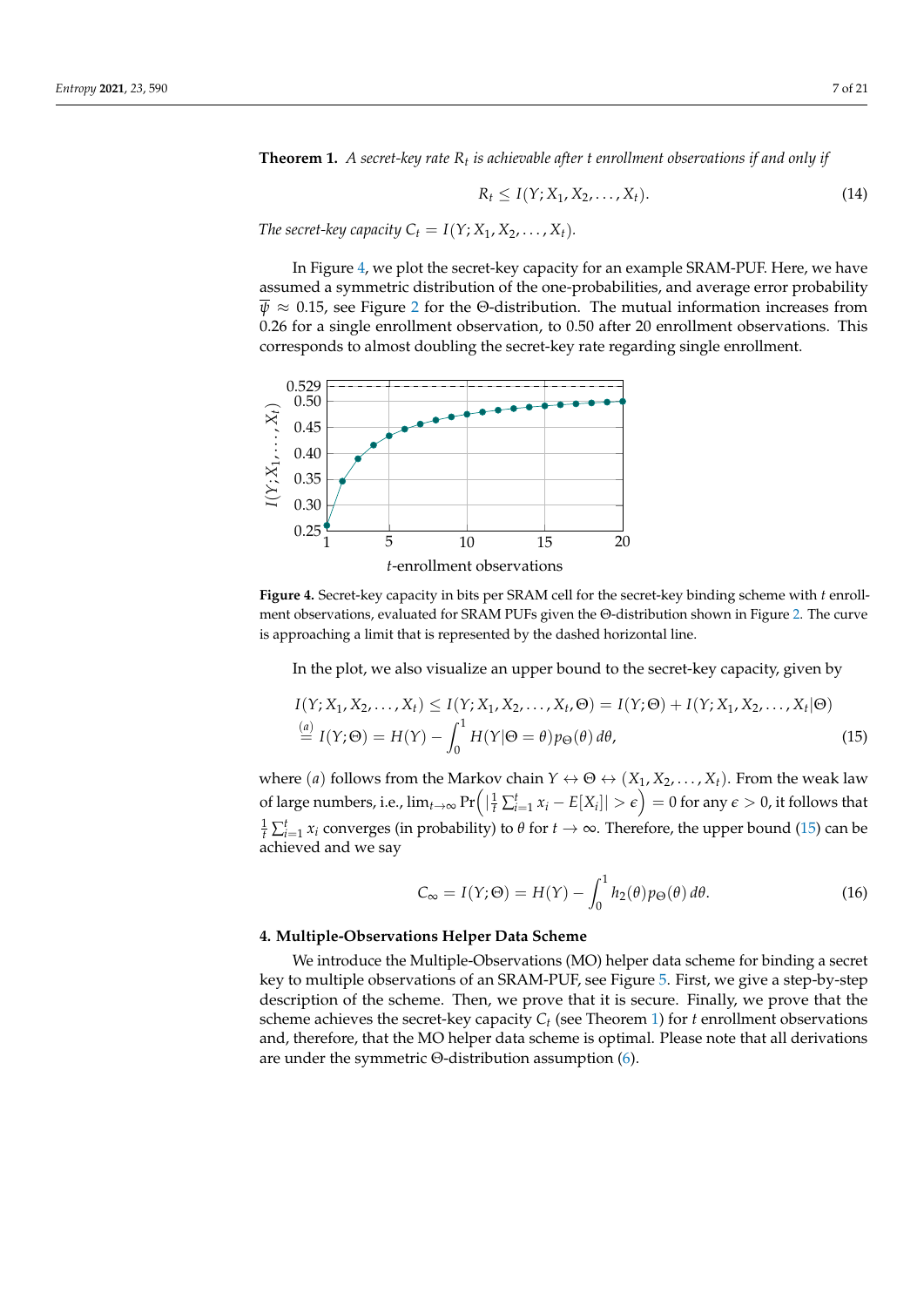<span id="page-7-0"></span>

**Figure 5.** MO helper data scheme: *t* observations of the SRAM-PUF are used to generate a helper data  $m_t^n$  that is published and that can be used by the decoder (together with an additional SRAM-PUF observation) to reconstruct the key.

# *4.1. Description of the Scheme*

First, a binary secret key  $s \in \{0,1\}^{\log_2 |\mathcal{S}|}$  is generated uniformly at random, such that  $H(S) = \log_2 |\mathcal{S}|$ , with  $\log_2 |\mathcal{S}|$  an integer. The key *s* is then encoded using a linear error-correcting code into a codeword  $c^n$ . The codeword is XORed with all *t* enrollment vectors  $(x_1^n, x_2^n, \ldots, x_t^n)$ , resulting in *t* sequences  $(w_1^n, w_2^n, \ldots, w_t^n)$ , with

<span id="page-7-2"></span>
$$
w_i^n = c^n \oplus x_i^n, \quad \text{for } i = 1, 2, \dots, t. \tag{17}
$$

Please note that  $w_i^n$  corresponds to a helper data sequence of the classic fuzzy commitment scheme [\[6\]](#page-19-5). The helper data of the MO helper data scheme is constructed by adding all these sequences together, i.e., the helper data are

$$
m_t^n \stackrel{\Delta}{=} w_1^n + w_2^n + \dots + w_t^n = \sum_{i=1}^t (c^n \oplus x_i^n). \tag{18}
$$

The helper data are stored on the device or in a database, and they are considered public information.

When the key must be recovered, the decoder observes the helper data  $m_t^n$  and another observation vector  $y^n$  of the SRAM-PUF. A decoder function maps each pair  $(m_t^n, y^n)$  to a corresponding estimate *s*ˆ of the original secret. Ideally, the reconstructed secret *s*ˆ is equal to the original secret. Furthermore, an attacker who can observe the helper data *m<sup>n</sup> t* should not obtain information about the secret.

# <span id="page-7-3"></span>*4.2. Uniformity and Zero Leakage*

First, by definition of the MO helper data scheme, the secret key is generated uniformly at random and therefore the uniformity condition of Definition [1,](#page-5-5)  $\frac{1}{n}H(S) = \frac{1}{n} \log_2 |S|$ , is satisfied. Second, it has been shown in [\[17\]](#page-20-0) that, for symmetric SRAM PUFs, zero leakage occurs by all the helper data after repeated enrollments, i.e.,  $I(S; W_1^n, \ldots, W_t^n) = 0$ . It follows that

<span id="page-7-1"></span>
$$
I(S; M_t^n) \stackrel{(a)}{\leq} I(C^n; W_1^n, W_2^n, \dots, W_t^n) = 0,
$$
\n(19)

where  $(a)$  follows from the data processing inequality (see [\[19\]](#page-20-2) Chapter 2) for the Markov Chain

<span id="page-7-5"></span>
$$
S \leftrightarrow C^n \leftrightarrow (W_1^n, W_2^n, \dots, W_t^n) \leftrightarrow M_t^n. \tag{20}
$$

By [\(19\)](#page-7-1) the MO helper data scheme achieves *strong secrecy*, i.e.,  $I(S; M_t^n) \leq \delta$ .

## <span id="page-7-4"></span>*4.3. Achievable Secret-Key Rate*

Third, we derive the achievable rate over the channel from the encoder to the decoder. The channel is described by the conditional distribution  $Pr(M_t = m_t, Y = y | C = c)$ , and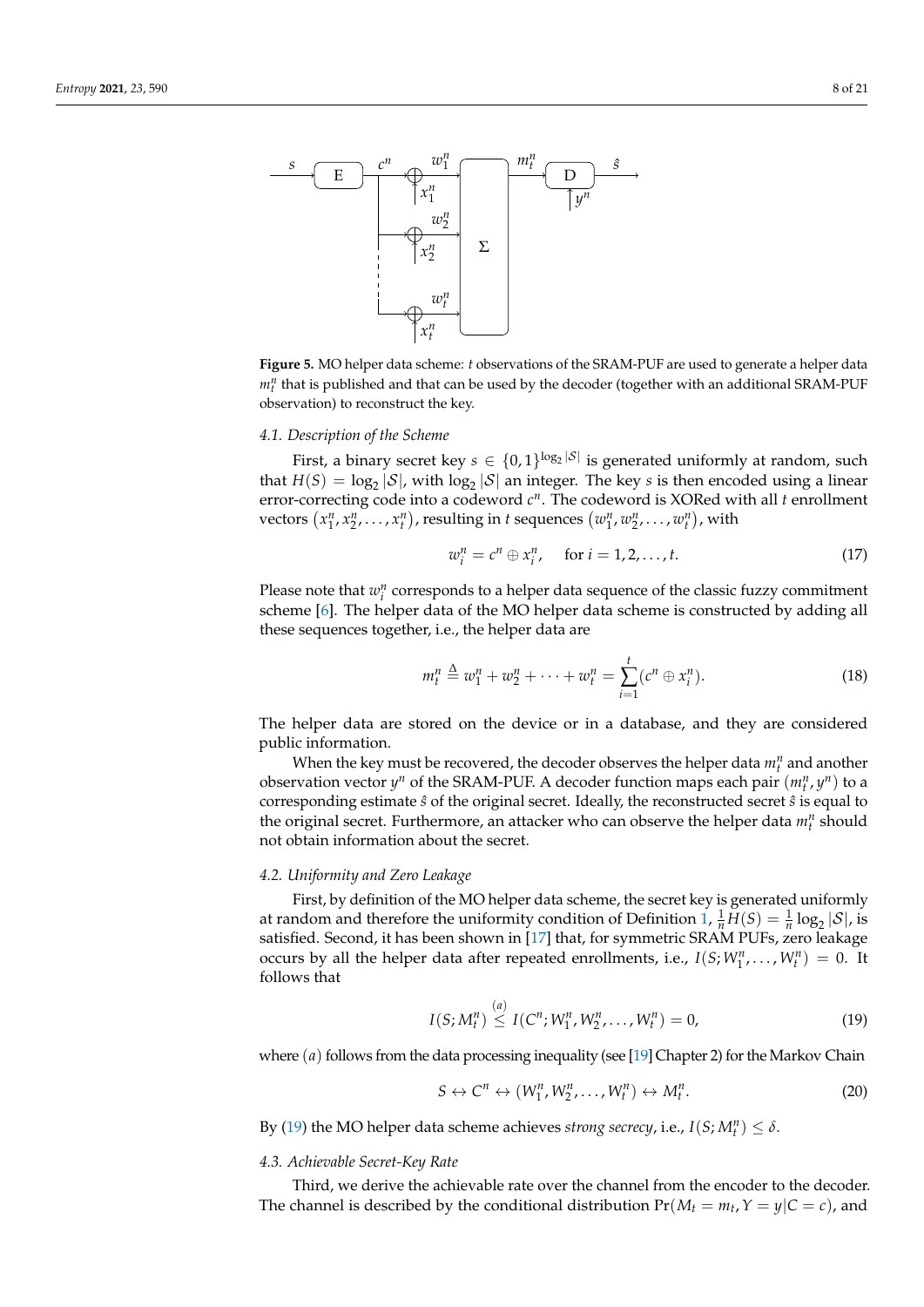it follows from the channel coding theorem (see, e.g., [\[20\]](#page-20-3), Chapter 3) that the maximum achievable rate is given by the mutual information maximized over the input distribution. Furthermore, *C* is uniform here, since we are using a linear code. We therefore evaluate this mutual information next

$$
R_{\text{MO},t}^{*} \stackrel{\Delta}{=} I(C; M_t, Y) = I(C; M_t) + I(C; Y|M_t)
$$
  
\n
$$
\stackrel{(a)}{=} H(Y|M_t) - H(Y|M_t, C)
$$
  
\n
$$
\stackrel{(b)}{=} H(Y|M_t) - H(Y|w_H(X_1, X_2, ..., X_t), C)
$$
  
\n
$$
\stackrel{(c)}{=} 1 - H(Y|w_H(X_1, X_2, ..., X_t))
$$
  
\n
$$
\stackrel{(d)}{=} H(Y) - H(Y|X_1, X_2, ..., X_t)
$$
  
\n
$$
= I(Y; X_1, X_2, ..., X_t).
$$
 (21)

Please note that  $(a)$  follows from zero leakage (see  $(24)$ ), and  $(b)$  holds since (by  $(18)$ ) the Hamming weight  $w_H(x_1, x_2, \ldots, x_t)$  is uniquely determined by  $m_t$  given c and vice-versa. Furthermore, (*c*) follows from [\(22\)](#page-8-2) below and since the key and thus codebit *c* are generated independently from the SRAM-PUF observations. Finally, (*d*) follows from the fact that the symmetric SRAM-PUF is unbiased [\(5\)](#page-3-3), and by the fact that the conditional probability of the next observation given *t* previous observations (*x*1, *x*2, . . . , *xt*) only depends on the number of observed ones [\(7\)](#page-3-2). The following derivation shows that the helper data integer  $m_t$  by itself does not reveal any information about the reconstruction observation  $\gamma$ , and thus  $H(Y|M_t) = 1$ .

$$
\Pr(Y = 1 | M_t = m_t) \stackrel{(a)}{=} \sum_{c \in \{0, 1\}} \Pr(C = c) \Pr(Y = 1 | M_t = m_t, C = c) \stackrel{(b)}{=} \frac{1}{2} \Pr(Y = 1 | w_H(X_1, ..., X_t) = m_t, C = 0) \n+ \frac{1}{2} \Pr(Y = 1 | w_H(X_1, ..., X_t) = t - m_t, C = 1) \stackrel{(c)}{=} \frac{1}{2} \Pr(Y = 1 | w_H(X_1, ..., X_t) = m_t) \n+ \frac{1}{2} \Pr(Y = 0 | w_H(X_1, ..., X_t) = m_t) = \frac{1}{2},
$$
\n(22)

where (*a*) follows from [\(23\)](#page-8-3), (*b*) follows from the definition of the helper data [\(18\)](#page-7-2), and in (*c*) we use the fact that the key and codebit *c* is generated independently from the SRAM-PUF observations, and furthermore we use the symmetry property for the conditional distribution [\(8\)](#page-4-2) that we have derived for symmetric SRAM-PUF in Section [2.](#page-2-0) In the above derivation we use that

<span id="page-8-3"></span><span id="page-8-2"></span>
$$
Pr(C = c|M_t = m_t) = Pr(C = c),
$$
\n(23)

which can be derived from [\(19\)](#page-7-1) by observing that

<span id="page-8-1"></span>
$$
I(C; M_t) \stackrel{(a)}{\leq} I(S; M_t^n) = 0,
$$
\n(24)

where  $(a)$  follows from the data processing inequality (see [\[19\]](#page-20-2), Chapter 2) for the Markov Chain

$$
C \leftrightarrow C^n \leftrightarrow S \leftrightarrow M_t^n \leftrightarrow M_t. \tag{25}
$$

It follows from the derivations in Sections [4.2](#page-7-3) and [4.3](#page-7-4) that the MO helper data scheme achieves secret-key rate  $R^*_{\text{MO},t}$ , where achievable secret-key rate is defined in Definition [1.](#page-5-5) Furthermore,  $R_{\text{MO},t}^* = C_t$  is equal to the secret-key capacity for *t* enrollment observations as given by Theorem [1,](#page-6-3) which shows that the MO helper data scheme is optimal.

### <span id="page-8-0"></span>**5. Code Construction and Simulation Results**

In the previous section, we have proved that secret-key capacity for *t* enrollment observations is achievable with the MO helper data scheme. However, the performance that is achieved in practice depends on the error-correcting code that is implemented by the encoder and decoder function. Here, performance is evaluated in terms of secret-key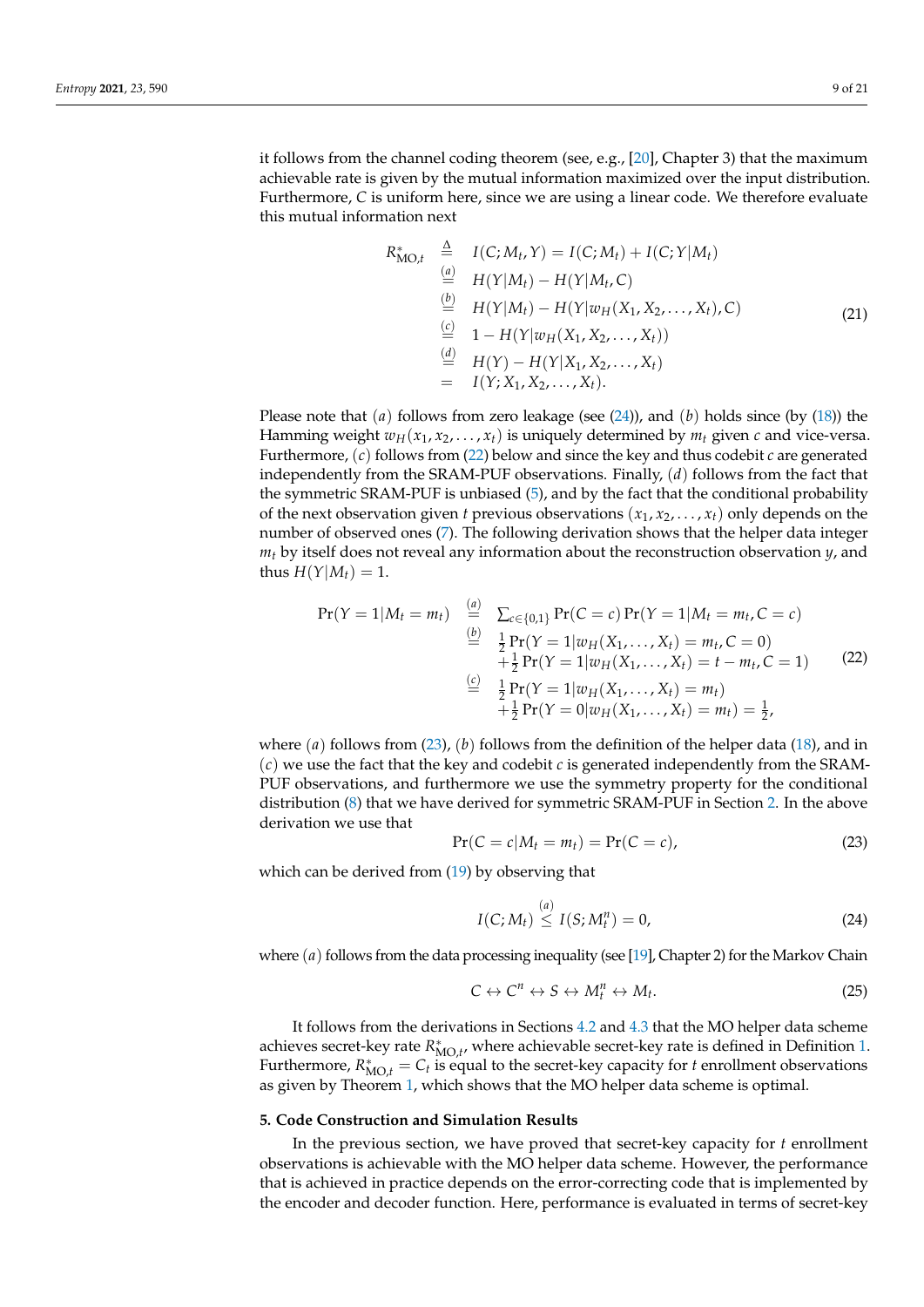rate (*R*) and reconstruction error probability (FER). Until now, we have not specified an error-correcting code. Please note that a Soft-Decision decoder should be used that can benefit from the reliability information of the SRAM cells. Furthermore, we are looking for codes that have a low rate and that perform well for relatively short blocklengths (128 key bits). Here, we use an off-the-shelf LDPC code to evaluate the expected performance of the scheme in a practical setting.

#### *5.1. Encoder*

First, a key *s* of 128 bits length is generated uniformly at random. The secret-key is then encoded using an error-correcting code, resulting in codeword  $c^n$ . As the error-correcting code we use a CRC (cyclic-redundancy check) code concatenated with an LDPC code as defined in the 5G NR (fifth generation new radio) standard [\[26\]](#page-20-9). For our simulations, we use the LDPC coding-chain implementation from the MATLAB 5G Toolbox [\[27\]](#page-20-10). The codeword  $c^n$  is XORed with *t* SRAM-PUF observation vectors of length *n* and the results are added together, resulting in helper data *m<sup>n</sup> t* . This concludes the encoder part of the scheme, where the helper data  $m_t^n$  is stored for later usage and all other variables are discarded.

The secret-key rate of our implementation is

$$
R = \frac{128}{n}
$$
 key bits per SRAM cell. (26)

Furthermore, for *t* enrollment observations of *n* SRAM cells the required number of bits for storage of the helper data are  $n\lceil \log_2(t+1) \rceil$ , and thus the helper data rate is

$$
Rhd = \frac{\lceil \log_2(t+1) \rceil}{R}
$$
 helper data bits per key bit. (27)

## *5.2. Decoder*

The decoder uses an SRAM-PUF observation *y <sup>n</sup>* and the previously stored helper data *m<sup>n</sup> t* to reconstruct the key *s*ˆ. First, the log-likelihood ratios (LLR) of the received code bits are calculated. Since the SRAM cells are independently distributed, we can calculate the LLR of each bit separately. The LLR of a code bit *c*, after observing the corresponding helper data *m<sup>t</sup>* and SRAM-PUF observation *y*, is

<span id="page-9-0"></span>LLR(y, m<sub>t</sub>) = log 
$$
\frac{\pi_{t+1}(y + m_t)}{\pi_{t+1}(y + t - m_t)}
$$
. (28)

See the Appendix [A.1](#page-16-0) for a derivation of the above equation. Please note that there are  $2(t+1)$  possible combinations of  $(y, m_t)$ . However, due to the symmetry properties of the LLR function (see Appendix [A.1\)](#page-16-0), we only need to store  $\frac{(t+2)}{2}$  LLRs in a look-up table. Finally, the LDPC decoder uses an iterative Soft-Decision decoder (belief propagation algorithm), combined with CRC for error detection, to reconstruct the 128 bit secret *s*ˆ from the received LLRs.

#### *5.3. Simulation Results*

We have simulated the MO helper data scheme using Monte Carlo simulations and the statistical model for SRAM PUFs that was presented in Section [2,](#page-2-0) with  $\lambda_1 = 0.51$  and  $\lambda_2 = 0$  and average error probability  $\overline{\psi} \approx 0.15$ . We plot the resulting error probability of the key reconstruction (FER) for various key rates *R* and number of enrollment observations *t* in Figure [6.](#page-10-1)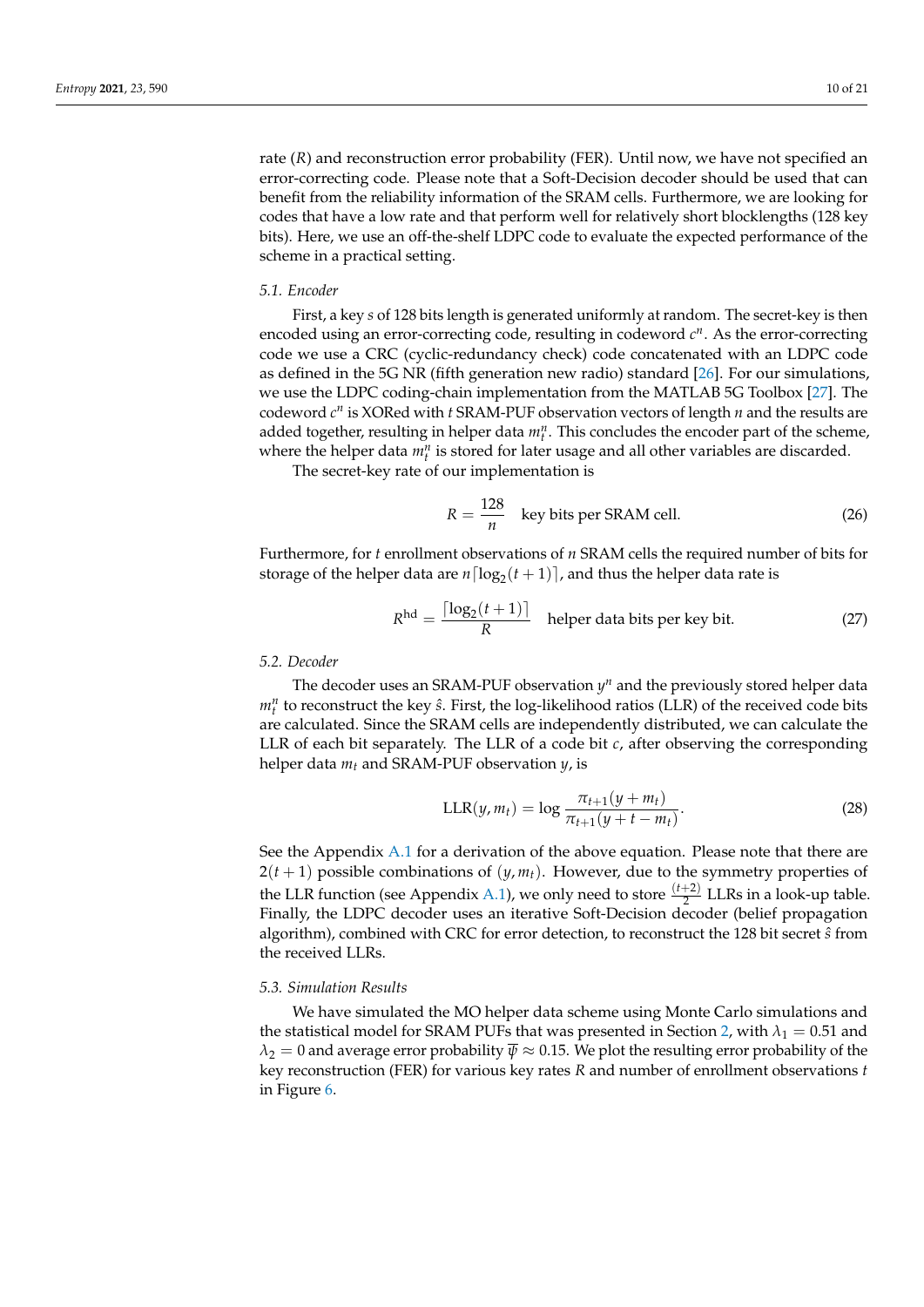<span id="page-10-1"></span>

**Figure 6.** Reconstruction error probability FER for the MO helper data scheme, with 128 bit key and 128/*R* SRAM cells.

Observe that the error probability can be reduced by decreasing the secret-key rate *R* and by increasing the number of enrollment observations *t*. We choose FER  $\leq 10^{-6}$  as the target error probability and find that  $R = 1/6$  is the best (highest) achievable secret-key rate that achieves the target FER. Furthermore, at least 5 enrollment observations are required to achieve the target FER with this key rate, and the corresponding helper data rate is  $R^{\text{hd}} \approx 15.5$ . Another rate-enrollment pair that achieves the target FER is  $R = 1/7$  for  $t = 3$ enrollment observations*,* with corresponding helper data rate  $R^{\text{hd}} \approx 14$ . Please note that the classic single enrollment scheme (corresponding to MO scheme for  $t = 1$ ) achieves the target FER for  $R = 1/11$  or worse key rates. Furthermore, the helper data rate  $R^{\text{hd}} = 11$ bits per key bit in this case. Therefore, the MO helper data scheme achieves a secret-key rate that is  $11/6 \approx 1.8$  times higher than the single enrollment scheme. However, the improved secret-key rate comes at a cost since the helper data rate is  $\frac{15.5}{11} \approx 1.4$  times as high in comparison to the classic scheme.

We conclude that a trade-off must be considered between the required enrollment time, helper data storage, and the number of SRAM cells, when selecting the parameters (enrollment observations and secret-key rate) for a given setting.

#### <span id="page-10-0"></span>**6. The Soft-Decision Helper Data Scheme**

The performance increase of the MO helper data scheme, regarding the traditional single enrollment scheme, is mostly due to the fact that it can distinguish between reliable and unreliable SRAM cells. A well-known helper data scheme that also considers the reliability information of the SRAM cells is the Soft-Decision scheme introduced by Maes et al. [\[7\]](#page-19-6). In this section, we first describe the SD scheme and derive its achievable performance. We note that the SD scheme assumes that the one-probabilities of the SRAM cells are observable which in practice is often not the case. Therefore, a pre-processing step is required that estimates the one-probabilities of the SRAM cells. Based on this observation, we propose a variation on the SD scheme that instead directly considers the binary SRAM-PUF observations as an input. We show that the newly proposed strategy results in the same decoder LLRs as the MO scheme (for equal key and SRAM observations). This implies that both schemes achieve the same reconstruction performance, and thus, since the MO scheme is provably optimal, the newly proposed strategy for the binary SD scheme is optimal as well.

To the best of our knowledge, we are the first to propose an optimal strategy for the SD scheme with binary enrollment observations. Furthermore, we show that very few observations (less than 10) are sufficient to achieve an acceptable performance, whereas in the literature 64 observations are used  $[8]$  for the same statistical model and parameter settings that are used in the current work.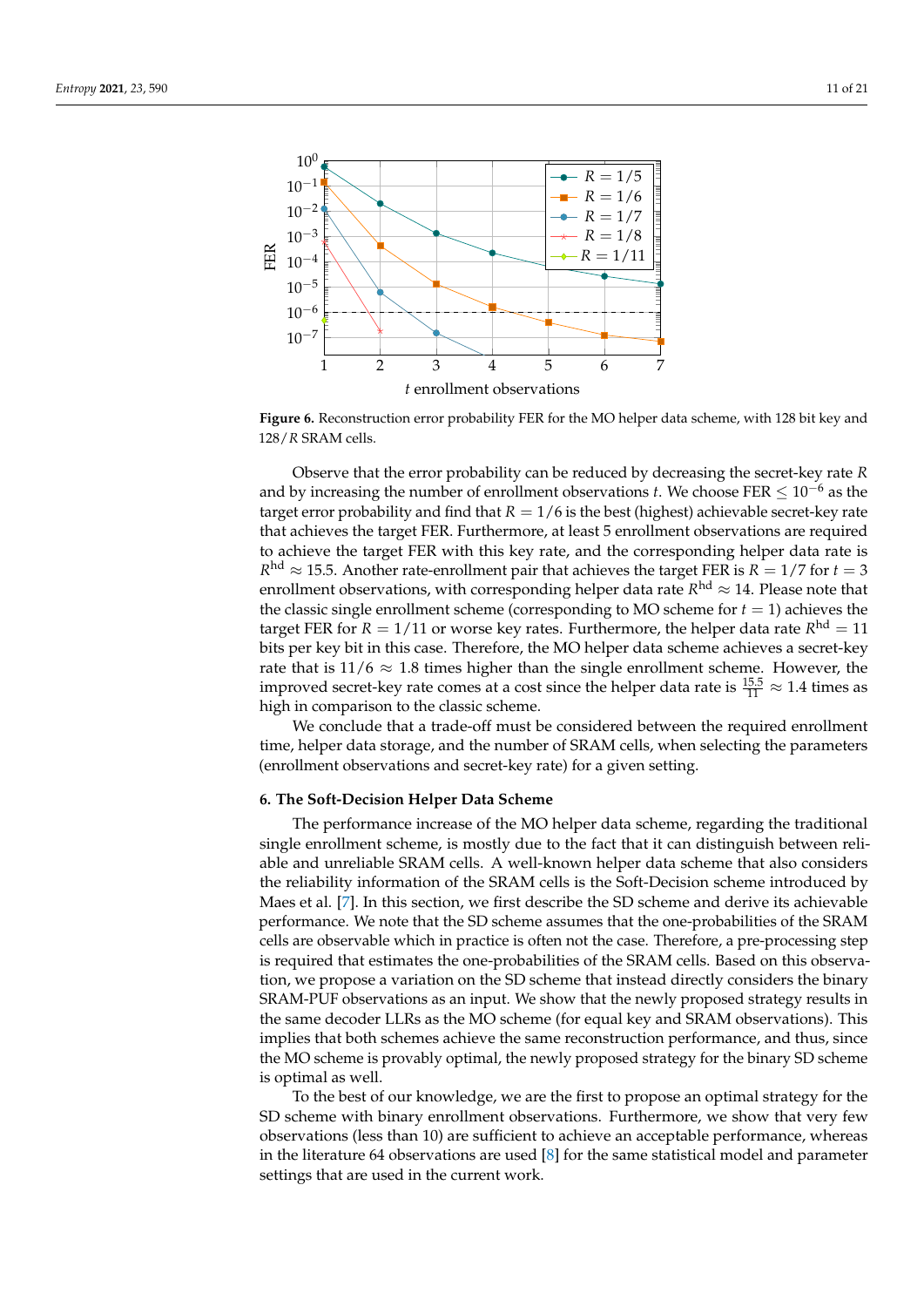# *6.1. Description of (Regular) SD Helper Data Scheme*

The SD helper data scheme, see Figure [7,](#page-11-0) observes the one-probability vector θ<sup>n</sup> of all the cells, and derives the dominant values  $u^n$ , defined as

<span id="page-11-3"></span>
$$
u \triangleq \begin{cases} 0 & \text{if } 0 \le \theta \le 1/2, \\ 1 & \text{if } 1/2 < \theta \le 1, \end{cases} \tag{29}
$$

and the error probability  $\psi^n$  (regarding the dominant value of the cell), defined as

<span id="page-11-2"></span>
$$
\psi \stackrel{\Delta}{=} \min(\theta, (1 - \theta)) = \begin{cases} \theta & \text{if } 0 \le \theta \le 1/2, \\ 1 - \theta & \text{if } 1/2 < \theta \le 1, \end{cases}
$$
 (30)

with  $\psi \in [0, 1/2]$ . As in the MO helper data scheme, a key is generated uniformly at random, and encoded using a linear error-correcting code into a codeword  $c^n$ . Then the codeword is XORed with the dominant values *u n* to create the helper data sequence

<span id="page-11-1"></span>
$$
w^n = c^n \oplus u^n. \tag{31}
$$

<span id="page-11-0"></span>

**Figure 7.** The Soft-Decision helper data scheme, with public information the helper data sequence  $w^n$  and error probabilities  $\psi^n$ .

Besides the helper data sequence  $w^n$ , also the reliability values  $\psi^n$  of the SRAM cells are stored publicly. For reconstruction, another observation *y <sup>n</sup>* of the SRAM-PUF is XORed with the helper data, resulting in a noisy codeword

$$
r^n = w^n \oplus y^n = c^n \oplus (u^n \oplus y^n), \tag{32}
$$

where  $(u^n \oplus y^n)$  is an error vector, and an error  $(r_j = c_j \oplus 1)$  occurs when the reconstruction observation  $y_j$  is flipped regarding the dominant value  $u_j$  of a cell. The decoder reconstructs the key  $\hat{s}$  based on the received noisy codeword  $r^n$  and the error probabilities of the cells  $\psi^n$ .

#### *6.2. Achievable Performance*

We are interested in the maximum achievable secret-key rate of the SD scheme. As for the MO scheme (Section [4.2\)](#page-7-3) we should first show that the SD scheme is secure, i.e., the uniformity condition of Definition [1](#page-5-5) is satisfied since the key is generated uniformly at random. Furthermore, the leakage condition is satisfied as  $I(S;W^n,\Psi^n) = 0$  as is shown in Appendix [A.2.](#page-17-0) Now, we can derive the achievable rate over the channel from the encoder to the decoder. The channel is described by the conditional distribution  $Pr(R = r, \Psi = \psi | C = c)$ , and it follows from the channel coding theorem (see, e.g., [\[20\]](#page-20-3), Chapter 3) that the maximum achievable rate is given by the mutual information maximized over the input distribution. Furthermore, *C* is uniform here, since we are using a linear code. We therefore evaluate this mutual information next

$$
R_{\text{SD},\infty}^{*} \triangleq I(C;R,\Psi) \stackrel{(a)}{=} I(C;R|\Psi) \stackrel{(b)}{=} 1 - \int_{0}^{1/2} h_2(\psi) p_{\Psi}(\psi) d\psi.
$$
 (33)

In (*a*) we used the fact that the key is generated independently from the SRAM-PUF observations and thus  $I(C; \Psi) = 0$ . In (*b*) we used the fact that  $r = c \oplus (u \oplus y)$  so the channel from encoder to decoder can be modeled as a binary symmetric channel with cross-over probability  $\psi$  (the probability that  $u \neq y$ ). Please note that  $R_{\text{SD},\infty}^* = C_{\infty}$  (for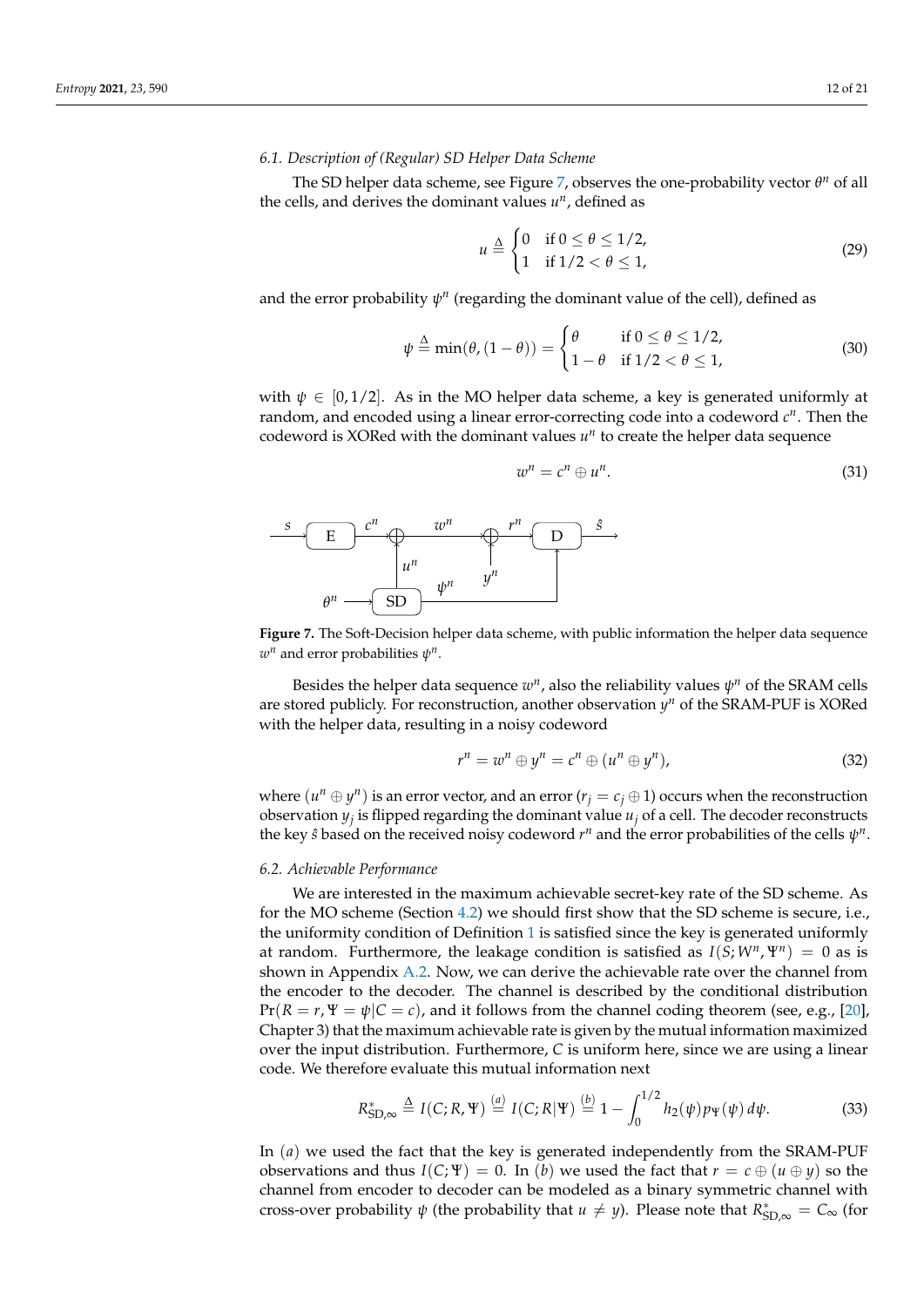symmetric SRAM-PUF) this rate is equal to the limit (for *t* to infinity) of the secret-key capacity for multiple enrollment observations, see [\(16\)](#page-6-4). Therefore, the SD helper data scheme is optimal, and furthermore the MO helper data scheme approaches the same key rate as the SD helper data scheme when sufficient enrollment observations are used.

## <span id="page-12-1"></span>*6.3. New SD Strategy for Binary Enrollment Observations*

In practice, the one-probabilities  $θ<sup>n</sup>$  are non-observable and therefore, they must be estimated based on the binary observation vectors  $(x_1^n, x_2^n, \ldots, x_t^n)$  before the SD scheme can be applied. Instead of applying a pre-processing step for estimation, we propose to adjust the SD scheme s.t. the dominant values and error probabilities are directly estimated based on *t* binary observations. The dominant value of an SRAM cell is then estimated as

$$
\hat{u}_t \stackrel{\Delta}{=} \begin{cases} 0 & \text{if } w_H(x_1, \dots, x_t) \le t/2, \\ 1 & \text{otherwise.} \end{cases}
$$
 (34)

And furthermore, the error probability (regarding the dominant value) is

<span id="page-12-2"></span><span id="page-12-0"></span>
$$
\hat{\psi}_t \stackrel{\Delta}{=} \frac{\pi_{t+1}(1+m_t^{\text{SD}})}{\pi_t(m_t^{\text{SD}})},\tag{35}
$$

with

$$
m_t^{\text{SD}} \triangleq \min(w_H(x_1, ..., x_t), t - w_H(x_1, ..., x_t))
$$
  
= 
$$
\begin{cases} w_H(x_1, ..., x_t) & \text{if } w_H(x_1, ..., x_t) \le t/2, \\ t - w_H(x_1, ..., x_t) & \text{otherwise.} \end{cases}
$$
 (36)

In Appendix [A.3](#page-17-1) we show that [\(36\)](#page-12-0) indeed is equal to the error probability (regarding the dominant value) of a cell given the *t* binary enrollment observations.

The helper data and noisy codeword are constructed as before, so  $w^n = c^n \oplus \hat{u}_t^n$ and  $r^n = c^n \oplus (u_i^n \oplus y^n)$ . The decoder reconstructs the key  $\hat{s}$  based on the received noisy codeword  $r^n$  and the error probabilities of the cells  $\hat{\psi}_t^n$ .

#### *6.4. Achievable Performance*

We are interested in the maximum achievable secret-key rate of the binary SD scheme. As before we should first show that the scheme is secure, i.e., the uniformity condition of Definition [1](#page-5-5) is satisfied since the key is generated uniformly at random. Furthermore, the leakage condition is satisfied as  $I(S;W^n,\hat{\Psi}^n_t)=0$  as is shown in Appendix [A.4.](#page-17-2) Now, we can derive the achievable rate over the channel from the encoder to the decoder. The channel is described by the conditional distribution  $\Pr(R=r, \hat{\Psi}_t=\hat{\psi}_t|C=c)$ , and it follows from the channel coding theorem (see, e.g., [\[20\]](#page-20-3), Chapter 3) that the maximum achievable rate is given by the mutual information maximized over the input distribution. Furthermore, *C* is uniform here, since we are using a linear code. We therefore evaluate this mutual information next

$$
R_{\text{SD},t}^{*} \stackrel{\Delta}{=} I(C;R,\hat{\Psi}_{t}) \stackrel{(a)}{=} I(C;R|\hat{\Psi}_{t}) = H(R|\hat{\Psi}_{t}) - H(R|\hat{\Psi}_{t},C) \n\stackrel{(b)}{=} 1 - H(\hat{U}_{t} \oplus Y|\hat{\Psi}_{t}) \stackrel{(c)}{=} 1 - H(\hat{U}_{t} \oplus Y|M_{t}^{\text{SD}},\hat{U}_{t}) = 1 - H(Y|M_{t}^{\text{SD}},\hat{U}_{t}) \quad (37) \n\stackrel{(d)}{=} 1 - H(Y|w_{H}(X_{1},X_{2},...,X_{t})) \stackrel{(e)}{=} H(Y) - H(Y|X_{1},X_{2},...,X_{t}) \n= I(Y;X_{1},X_{2},...,X_{t}).
$$

In (*a*) we used the fact that the key is generated independently from the SRAM-PUF observations and thus  $I(C; \hat{\Psi}_t) = 0$ . In  $(b)$  we used that  $r = c \oplus (\hat{u}_t \oplus y)$  and furthermore the key (and codebit) is generated uniformly and independently from the SRAM-PUF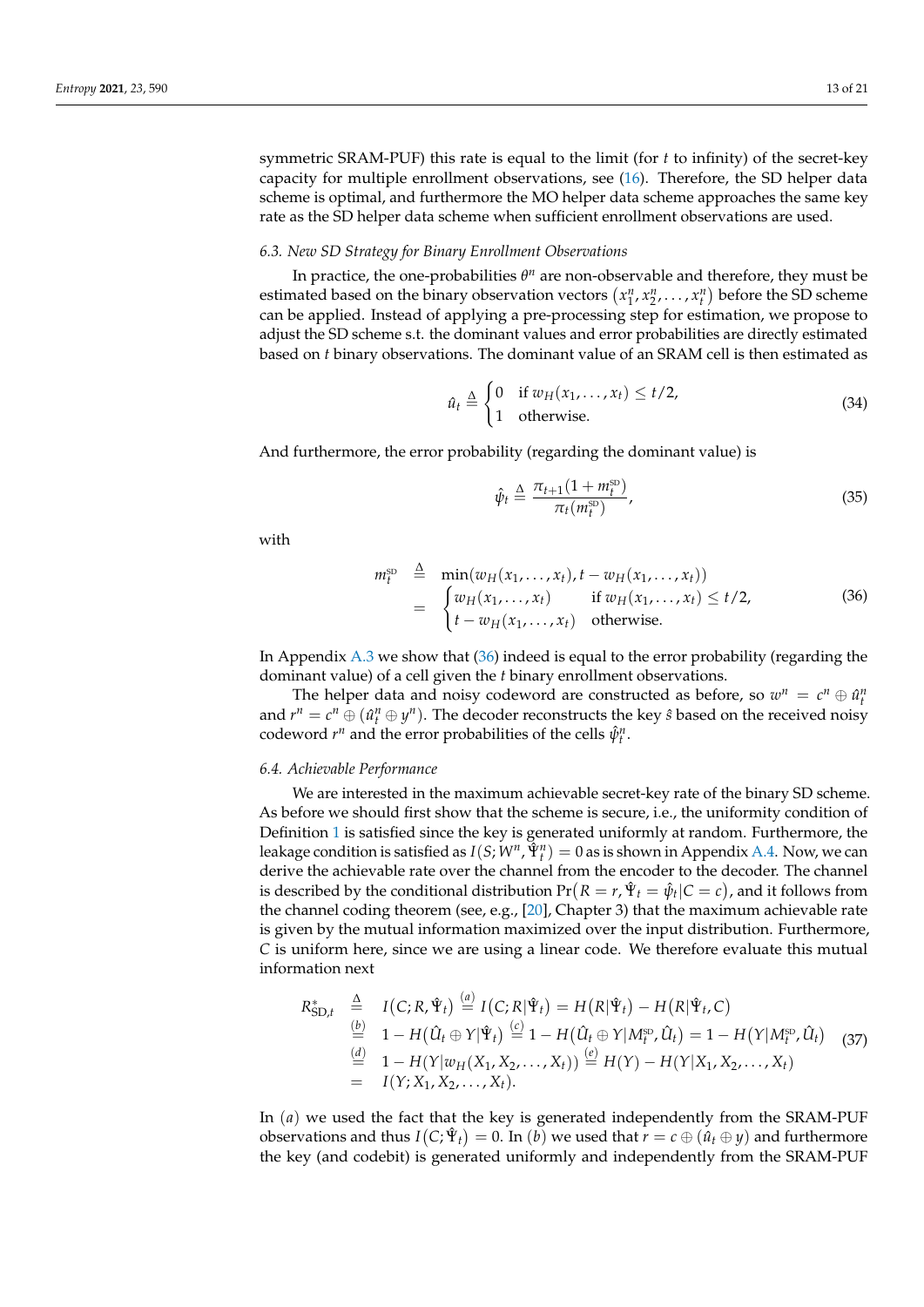observations (and thus also independently from  $\hat{\psi}_t$ ). Furthermore, (*c*) follows by the Markov Chain

$$
Y \oplus \hat{U}_t \leftrightarrow \hat{\Psi}_t \leftrightarrow (M_t^{\text{SD}}, \hat{U}_t), \tag{38}
$$

and (*d*) holds since (by [\(18\)](#page-7-2))  $w_H(x_1, x_2, \ldots, x_t)$  is uniquely determined by the tuple  $(m_t^{\text{SD}}, \hat{u}_t)$ and vice-versa. Finally, (*e*) follows from the fact that the symmetric SRAM-PUF is unbiased [\(5\)](#page-3-3), and by the fact that the conditional probability of the next observation given *t* previous observations  $(x_1, x_2, \ldots, x_t)$  only depends on the number of observed ones [\(7\)](#page-3-2).

It follows from the derivations above that the binary SD scheme achieves secretkey rate  $R_{SD,t}^*$ , where achievable secret-key rate is defined in Definition [1.](#page-5-5) Furthermore,  $R_{SD,t}^* = C_t$  is equal to the secret-key capacity for *t* enrollment observations as given by Theorem [1,](#page-6-3) which shows that the binary SD scheme is optimal.

# *6.5. Code Construction and Simulations*

As with the MO scheme we can now define a code construction, with a uniformly generated secret *s*, an encoder based on an off-the-shelf LDPC code, and where the helper data  $w^n$  and reliability information  $\hat{\psi}_t^n$  are constructed as explained in Section [6.3.](#page-12-1)

The decoder observes  $r^n$  and the error probabilities  $\hat{\psi}_t$  which can be used to calculate the log-likelihood ratios needed for reconstruction of the secret. Since the SRAM cells are independently distributed, we can calculate the LLR of each bit separately. The LLR for a codebit *c*, after observing the noisy codebit *r* and the error probability *ψ*ˆ *<sup>t</sup>* for *t* enrollment observations, is

<span id="page-13-1"></span>
$$
\text{LLR}^{\text{SD}}(r,\hat{\psi}_t) = \begin{cases} \log \frac{\hat{\psi}_t}{1 - \hat{\psi}_t} & \text{if } r = 1, \\ \log \frac{1 - \hat{\psi}_t}{\hat{\psi}_t} & \text{otherwise.} \end{cases}
$$
(39)

See Appendix [A.5](#page-18-0) for a derivation.

It is shown in Appendix [A.5](#page-18-0) that the LLRs for the SD scheme are equal to the LLRs for the MO scheme when the same enrollment observations  $(x_1, \ldots, x_t)$  and reconstruction observation *y* are generated by the SRAM-PUF. Therefore, simulations for the SD scheme would give the same FER results as for the MO scheme, and we can use the plots in Figure [6](#page-10-1) to predict the performance of the SD scheme.

#### <span id="page-13-0"></span>**7. Sequential MO Helper Data Scheme**

We have seen in Section [5](#page-8-0) that a better performance (smaller reconstruction error probability) is often achieved when the number of enrollment observations is increased. However, each enrollment observation requires a full reset (power off and power up) of the SRAM-PUF. Therefore, considering more enrollment observations results in an increased duration of the enrollment phase of the MO helper data scheme. This may be undesirable in practice as the enrollment phase must be completed in a secure environment and limited time is available.

In this section, we present a variation on the MO helper data scheme that we call the Sequential Multiple-Observations (SMO) helper data scheme. We exploit the fact that a new SRAM-PUF observation is required for each key reconstruction, and, after the reconstruction, we use this additional observation to update the helper data. As a result, the helper data are updated (sequentially) after each reconstruction, and thus the reconstruction error rate is reduced over time. The SMO scheme improves the efficiency regarding the MO scheme, since observations are used both for reconstruction and enrollment. Furthermore, the SMO scheme enables the usage of a reduced number of observations during the enrollment phase. The reduced number of enrollment observations comes at an initial cost of larger reconstruction error probability (FER); however, this is quickly reduced (see Figure [8\)](#page-14-0) during the lifetime of the device.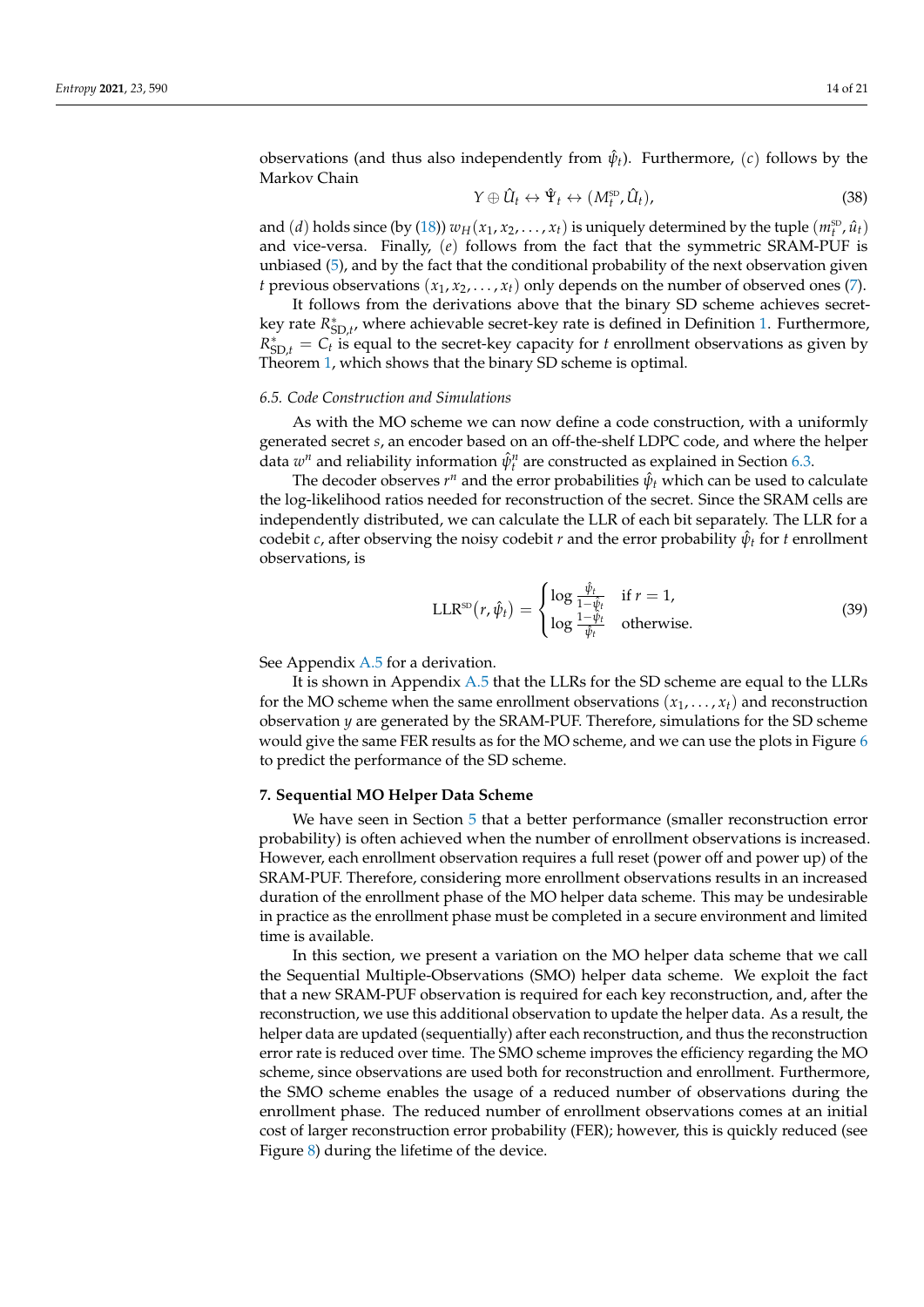# *7.1. Description*

The enrollment phase of the Sequential MO helper data scheme is the same as for the MO helper data scheme, i.e., a key *s* is generated uniformly at random, and the helper data are constructed according to [\(18\)](#page-7-2), with  $t = t_0$  enrollment observations. Therefore, after the initial enrollment, a helper data  $m_{t_0}^n$  is stored that is based on  $t_0$  enrollment observations. The reconstruction phase, however, is different than before and it is visualized in Figure [8.](#page-14-0)

In the reconstruction phase of the SMO scheme, the helper data  $m_l^n$  (corresponding to *t* SRAM-PUF observations) and an SRAM-PUF observation *y <sup>n</sup>* are used to reconstruct the key  $\hat{s}$ . If reconstruction is successful (We assume that correctness of the key can be verified, for example, by feedback from other protocols that apply the key for decryption, or by a failed authentication.), the SRAM-PUF observation is XORed with the encoded secret and is added to the existing helper data, which results in a new (improved) helper data corresponding to  $t + 1$  SRAM-PUF observations. If, on the other hand, reconstruction has failed, it is not possible to reconstruct the original codeword  $c<sup>n</sup>$  which is required for the helper data update. Therefore, the helper data remains the same as before in this case.

<span id="page-14-0"></span>

**Figure 8.** Reconstruction phase of the Iterative MO helper data scheme: the helper data *m<sup>n</sup> t* is updated to  $m_{t+1}^n$  after each successful reconstruction.

#### *7.2. Security and Achievable Rate*

The main difference between the Sequential MO helper data scheme and the original MO helper data scheme is that the helper data are now updated sequentially in the field. Therefore, an attacker may have access to multiple helper data  $(m_1^n, m_2^n, \ldots, m_t^n)$ , instead of only the final helper data *m<sup>n</sup> t* . However, despite the reveal of multiple helper data, we can show that zero-secrecy leakage is still guaranteed. In particular, a similar Markov Chain as defined in [\(20\)](#page-7-5) holds in this case

$$
S \leftrightarrow C^n \leftrightarrow (W_1^n, W_2^n, \dots, W_t^n) \leftrightarrow (M_1^n, M_2^n, \dots, M_t^n).
$$
 (40)

Therefore, we can repeat the same derivations as in Section [4.2](#page-7-3) to show that

$$
I(S; M_1^n, M_2^n, \dots, M_t^n) \leq I(C^n; W_1^n, W_2^n, \dots, W_t^n) = 0,
$$
\n(41)

and thus, there is no information leakage about the key by all the revealed helper data.

Please note that only the helper data are updated, whereas the key that has been generated during the enrollment phase remains the same. Since the key should be reconstructable already after the initial enrollment (since successful reconstruction is required for each update), the maximum achievable rate of the Sequential MO scheme is limited by the number of observations  $t_0$  that is used for the initial enrollment, i.e.,

$$
R_{\text{SMO},t_0}^* = R_{\text{MO},t_0}^* = I(Y; X_1, X_2, \dots, X_{t_0}).
$$
\n(42)

Nevertheless, as we show in the next subsection, the main advantage of the SMO scheme is that the reconstruction observations are exploited to improve the reconstruction error probability over time.

## *7.3. Simulation Results*

We evaluate the performance of the Sequential MO helper data scheme through Monte Carlo simulations. The encoder and decoder constructions and LLR calculations are similar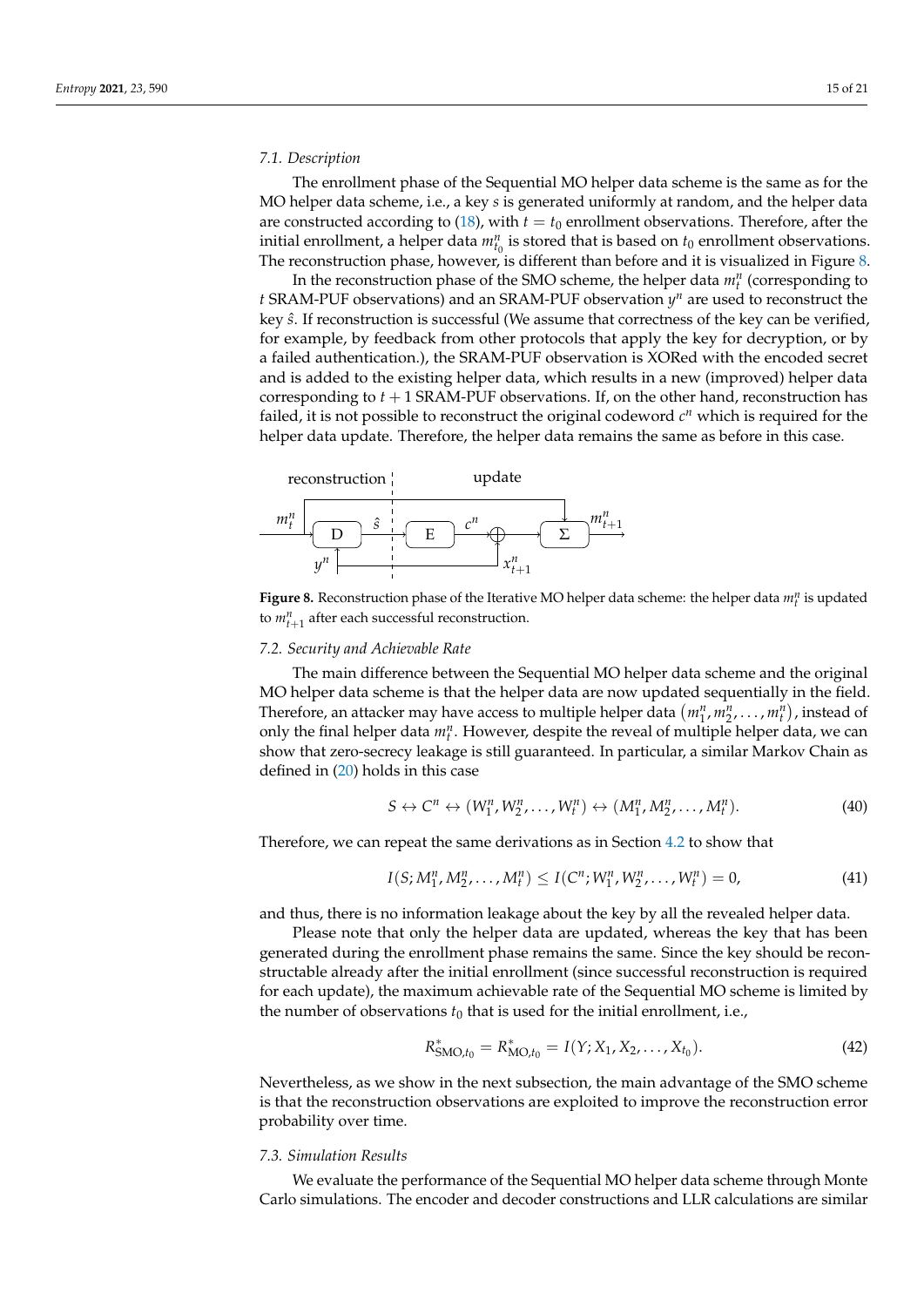to the construction presented in Section [5.](#page-8-0) We evaluate two key rates,  $R = 1/6$  and  $R = 1/7$  with  $t_0 = 4$  and  $t_0 = 2$  enrollment observations, respectively. We have chosen the number of enrollment observations s.t. the achieved initial error probability is larger than, but close to, the target FER  $< 10^{-6}$  (based on the previous results in Figure [6\)](#page-10-1). We simulate 4 consecutive reconstruction attempts of the SMO scheme and plot the FER as function of the number of reconstruction attempts (time) in Figure [9.](#page-15-0) Please note that the helper data are only updated when the reconstruction attempt is successful. Therefore, the 'reconstructions' in the current simulation are different from '*t* enrollment observations' plotted on the x-axis in Figure [9.](#page-15-0)

First, we can directly observe that the FER reduces with each reconstruction attempt. Therefore, indeed the SMO scheme supports an improved reconstruction performance over the lifetime of the devices. More specifically, for the simulated rates and selected number of enrollment observations, we see that the average error probability already reduces below the required threshold FER  $< 10^{-6}$  after the first reconstruction attempt. Therefore, in both cases, the initial cost (larger FER) of reducing the number of enrollment observations by one, was already nullified after one reconstruction.

<span id="page-15-0"></span>

**Figure 9.** Reconstruction error probability FER for consecutive reconstructions for the Sequential MO helper data scheme, with 128 bit key.

# **8. Conclusions**

We have presented the Multiple-Observations (MO) helper data scheme for binding a secret key to multiple observations of an SRAM-PUF. We have shown that the MO helper data scheme can achieve secret-key capacity corresponding to *t* enrollment observations, and therefore the scheme is optimal in information-theoretic sense. Furthermore, we have evaluated performance of the scheme with Monte Carlo simulations for a standard statistical model for SRAM PUFs with average error probability  $\overline{\psi} \approx 0.15$ . Secret-key rate  $R = 1/6$  is sufficient to achieve FER  $\leq 10^{-6}$  after  $t = 5$  enrollment observations. This is a key rate that is  $11/6 \approx 1.8$  times higher (better) than for the single enrollment scheme with comparable FER.

The MO helper data scheme is very similar to the Soft-Decision (SD) helper data scheme; however, the SD scheme assumes one-probabilities as an input, which in practice are non-observable. Therefore, we proposed a new strategy that considers binary observations instead. We have shown that this new strategy is optimal and achieves the same reconstruction performance as the MO scheme.

We have introduced a variation on the MO scheme, which we call the Sequential Multiple-Observations helper data scheme. The scheme supports a sequential update of the helper data after each successful reconstruction of the key, resulting in a reduced FER over the lifetime of the device. The SMO scheme enables the usage of less enrollment observations, by accepting a (slightly) worse initial FER that is quickly improved upon.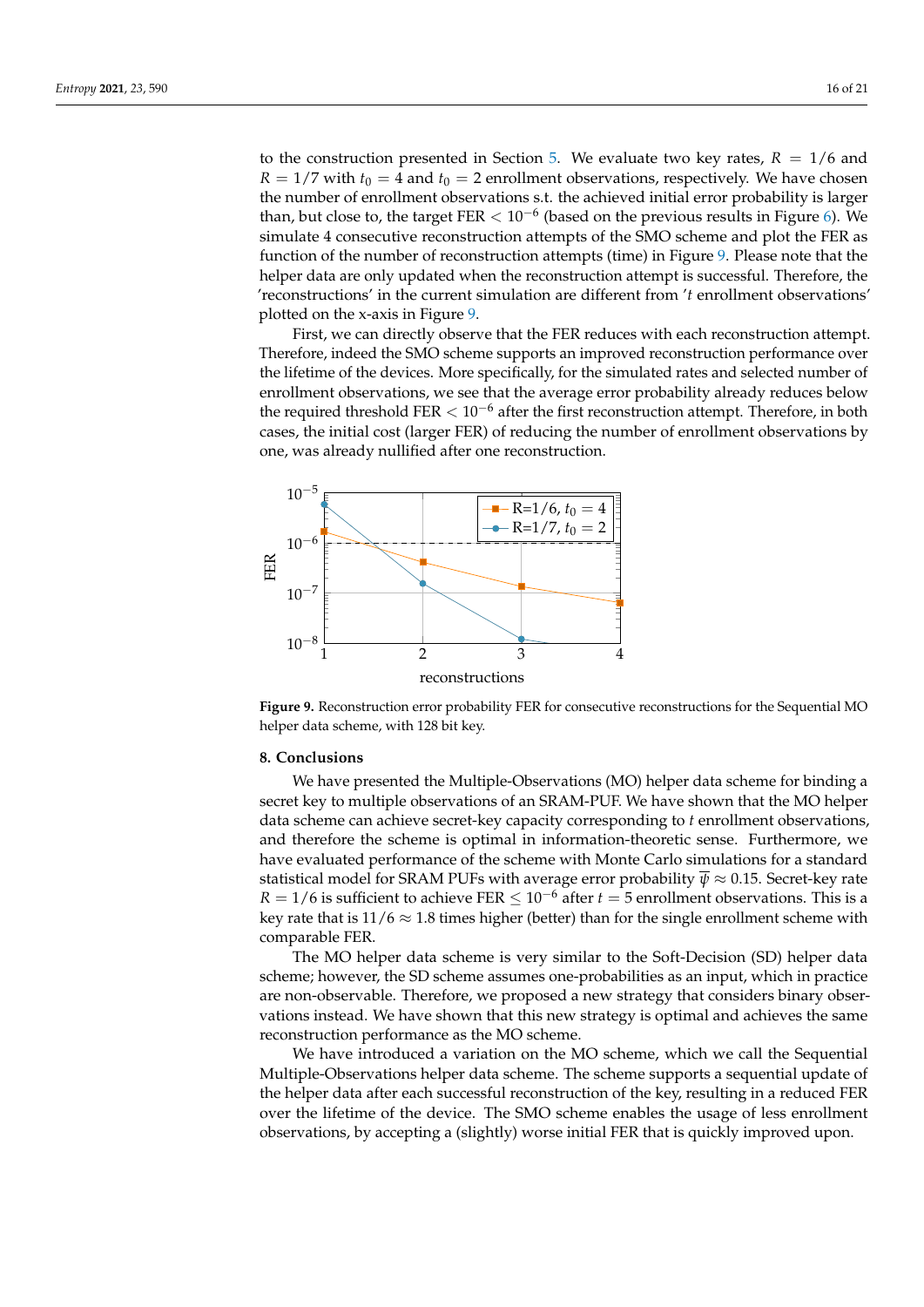**Author Contributions:** Conceptualization, L.K. and F.M.J.W.; Formal analysis, L.K. and F.M.J.W.; Software, L.K.; Writing—original draft, L.K.; Writing—review & editing, F.M.J.W. All authors have read and agreed to the published version of the manuscript.

**Funding:** This research was funded by Eurostars-2 joint program with co-funding from the EU Horizon 2020 program under the E! 11897 RESCURE project.

**Data Availability Statement:** The plots in Figures [2,](#page-4-0) [4](#page-6-1) [6](#page-10-1) and [9](#page-15-0) are based on calculations and simulations performed in MATLAB. The scripts can be found at [https://github.com/TUe-ICTLab/](https://github.com/TUe-ICTLab/Multiple-Observations-for-Secret-Key-Binding-with-SRAM-PUFs) [Multiple-Observations-for-Secret-Key-Binding-with-SRAM-PUFs](https://github.com/TUe-ICTLab/Multiple-Observations-for-Secret-Key-Binding-with-SRAM-PUFs) (accessed on 7 April 2021).

**Conflicts of Interest:** The authors declare no conflict of interest.

## **Abbreviations**

The following abbreviations are used in this manuscript:

| <b>SRAM</b><br>Static Random-Access Memory |
|--------------------------------------------|
|                                            |

- PUF Physical Unclonable Function
- MO Multiple Observations
- SMO Sequential Multiple Observations
- SD Soft Decision
- LDPC Low-density Parity-check
- LLR Log-likelihood ratio
- CRC cyclic-redundancy check

# **Appendix A.**

<span id="page-16-0"></span>*Appendix A.1. Log-Likelihood Ratio for MO Helper Data Scheme*

We give the derivation that leads to [\(28\)](#page-9-0) the log-likelihood ratio for a codebit *c*, after observing the current observation  $\psi$  and the helper data  $m_t$  for  $t$  enrollment observations. We start by deriving the likelihood for  $c = 0$ ,

$$
\Pr(Y = y, M_t = m_t | C = 0) \stackrel{(a)}{=} \Pr(Y = y, w_H(X_1, ..., X_t) = m_t | C = 0) \stackrel{(b)}{=} \Pr(Y = y, w_H(X_1, ..., X_t) = m_t) \n= \binom{t}{m_t} \pi_{t+1}(y + m_t),
$$
\n(A1)

where (*a*) follows from the definition of the helper data [\(18\)](#page-7-2), and in (*b*) we used the fact that the code bit  $c$  is generated independently from the SRAM observations. We can repeat a similar derivation to find the likelihood for  $c = 1$ ,

$$
Pr(Y = y, M_t = m_t | C = 1) = {t \choose t - m_t} \pi_{t+1}(y + t - m_t),
$$
 (A2)

and the log-likelihood ratio is then

$$
LLR(y, m_t) \stackrel{\Delta}{=} \log \frac{\Pr(Y=y, M_t=m_t|C=0)}{\Pr(Y=y, M_t=m_t|C=1)}= \log \frac{\pi_{t+1}(y+m_t)}{\pi_{t+1}(y+t-m_t)}.
$$
(A3)

Please note that we can derive the following two symmetry properties for the LLR function

$$
LLR(y, m_t) = -\log \frac{\pi_{t+1}(y+t-m_t)}{\pi_{t+1}(y+m_t)}
$$
  
\n
$$
= -LLR(y, t - m_t),
$$
  
\n
$$
LLR(y, m_t) \stackrel{(a)}{=} \log \frac{\pi_{t+1}(t+1-y-m_t)}{\pi_{t+1}(t+1-y-t+m_t)}
$$
  
\n
$$
= \log \frac{\pi_{t+1}((y\oplus 1)+t-m_t)}{\pi_{t+1}((y\oplus 1)+m_t)}
$$
  
\n
$$
= LLR(y \oplus 1, t - m_t),
$$
\n(A4)

where (*a*) follows from (*7*) which follows from the symmetry assumption for SRAM PUFs.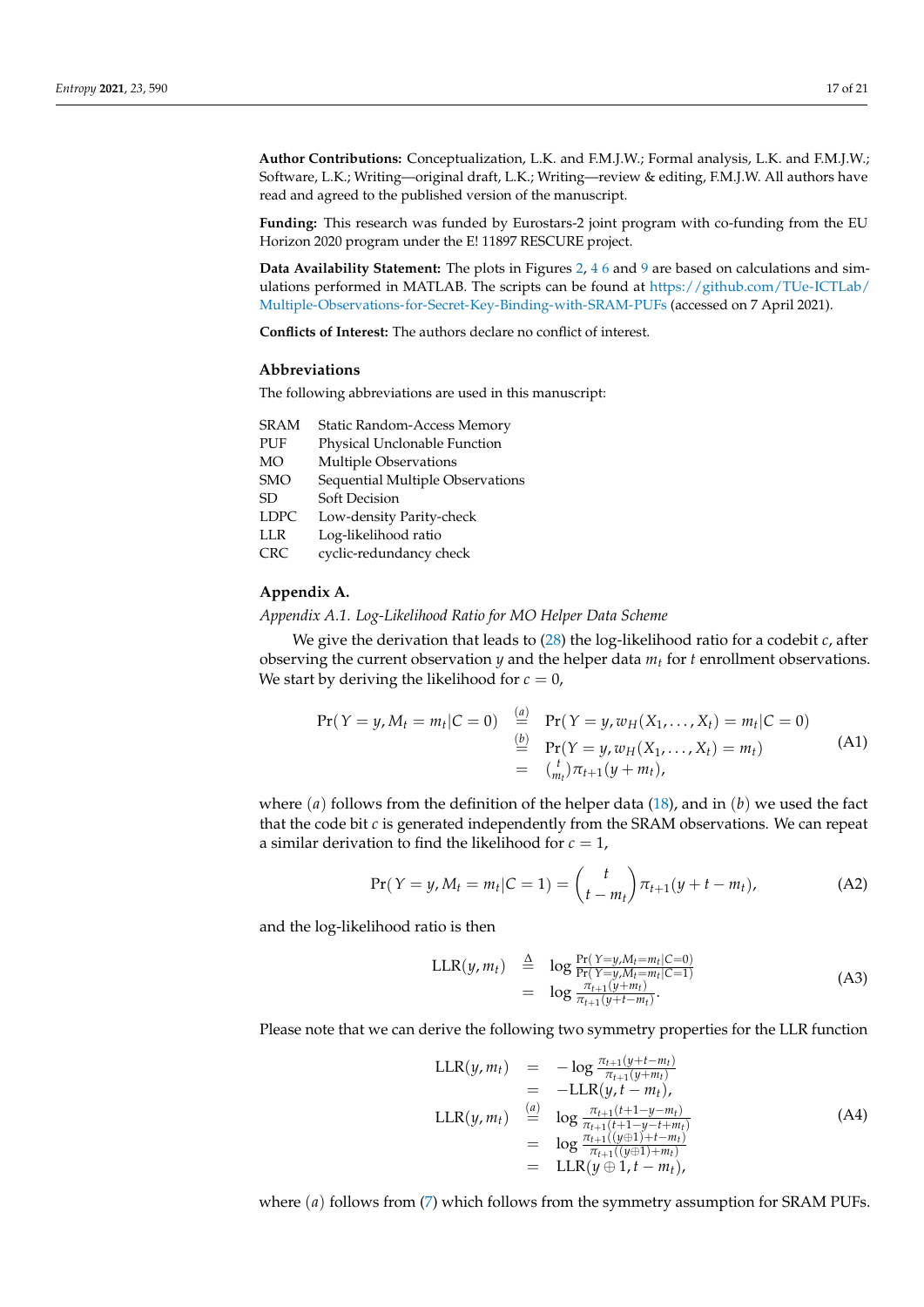# <span id="page-17-0"></span>*Appendix A.2. Zero Leakage Proof for Traditional SD Helper Data Scheme*

We show that for the SD helper data scheme zero leakage occurs about the secret *s*, by the helper data  $w^n$  and error probability information  $\psi^n$ , i.e.,

<span id="page-17-5"></span>
$$
I(S;W^n, \Psi^n) \stackrel{(a)}{\leq} I(C^n;W^n, \Psi^n) = I(C^n; \Psi^n) + I(C^n;W^n|\Psi^n)
$$
\n
$$
\stackrel{(b)}{=} H(W^n|\Psi^n) - H(W^n|\Psi^n, C^n)
$$
\n
$$
\stackrel{(c)}{=} H(W^n|\Psi^n) - H(U^n|\Psi^n) \stackrel{(d)}{\leq} n - n = 0.
$$
\n(A5)

Where (*a*) follows from the data processing inequality (see [\[19\]](#page-20-2), Chapter 2) with  $C^n = g(S)$ a function of *S*, and (*b*) follows since the secret is generated independently from the SRAM-PUF observations. Furthermore, (*c*) follows since  $w^n = u^n \oplus c^n$  [\(31\)](#page-11-1) and since the secret is generated independently from the SRAM-PUF observations. Finally, (*d*) follows from the upperbound of entropy, by the fact that the SRAM cells are independently distributed, and by the derivations below.

$$
\Pr(U = 0 | \Psi = \psi) = \int_0^{1/2} p_{\Theta | \Psi}(\theta | \psi) d\theta \stackrel{(a)}{=} \frac{1}{2} \int_0^{1/2} \delta(\theta - \psi) + \delta(\theta - (1 - \psi)) d\theta
$$
  
=  $\frac{1}{2} = \Pr(U = 1 | \Psi = \psi),$  (A6)

where  $\delta(\cdot)$  is the Dirac delta function, and in (*a*) we used symmetry of the SRAM-PUF [\(6\)](#page-3-1) and definition [\(30\)](#page-11-2).

# <span id="page-17-1"></span>*Appendix A.3. Reliability Estimate for Binary SD Helper Data Scheme*

We show that indeed the error probability of the SRAM cells can be estimated as  $(35)$ , i.e.,

$$
\hat{\psi}_t = \Pr(Y \neq \hat{U}|X_1,\ldots,X_t) \stackrel{(a)}{=} \frac{\Pr(Y \neq \hat{U},X_1,\ldots,X_t)}{\Pr(X_1,\ldots,X_t)} \stackrel{(b)}{=} \frac{\pi_{t+1}(1+m_t^{\text{SD}})}{\pi_t(m_t^{\text{SD}})} \stackrel{(c)}{=} \frac{\pi_{t+1}(t-m_t^{\text{SD}})}{\pi_t(m_t^{\text{SD}})}.
$$
 (A7)

Here (*a*) follows from Bayes' theorem and (*b*) and (*c*) both follow from [\(A8\)](#page-17-3) and [\(A9\)](#page-17-4) below.

<span id="page-17-3"></span>
$$
\Pr(Y \neq \hat{U}, X_1, ..., X_t) = \begin{cases}\n\Pr(Y = 1, X_1, ..., X_t) & \text{if } w_H(x_1, x_2, ..., x_t) \leq t/2, \\
\Pr(Y = 0, X_1, ..., X_t) & \text{otherwise,} \\
\pi_{t+1}(1 + w_H(x_1, x_2, ..., x_t)) & \text{if } w_H(x_1, x_2, ..., x_t) \leq t/2, \\
\pi_{t+1}(w_H(x_1, x_2, ..., x_t)) & \text{otherwise,} \\
\frac{a}{m} & \begin{cases}\n\pi_{t+1}(1 + m_t^{\text{SD}}) & \text{if } w_H(x_1, x_2, ..., x_t) \leq t/2, \\
\pi_{t+1}(t - m_t^{\text{SD}}) & \text{otherwise,} \\
\pi_{t+1}(t - m_t^{\text{SD}}) = \pi_{t+1}(t - m_t^{\text{SD}}),\n\end{cases}\n\tag{A8}
$$

where (*a*) follows from definition [\(36\)](#page-12-0) and (*b*) follows from [\(7\)](#page-3-2). Furthermore,

<span id="page-17-4"></span>
$$
Pr(X_1,...,X_t) = \pi_t(w_H(x_1,x_2,...,x_t)) \stackrel{(a)}{=} \pi_t(t-w_H(x_1,x_2,...,x_t)) \stackrel{(b)}{=} \pi_t(m_t^{SD}) \quad (A9)
$$

where (*a*) follows from (*7*) and (*b*) follows from [\(36\)](#page-12-0).

# <span id="page-17-2"></span>*Appendix A.4. Zero Leakage Proof for Binary SD Helper Data Scheme*

We show that the strategy presented in Section [6.3](#page-12-1) ensures zero leakage about the key by the published helper data  $w^n$  and error probabilities  $\hat{\psi}_t^n$ . Since this is a variation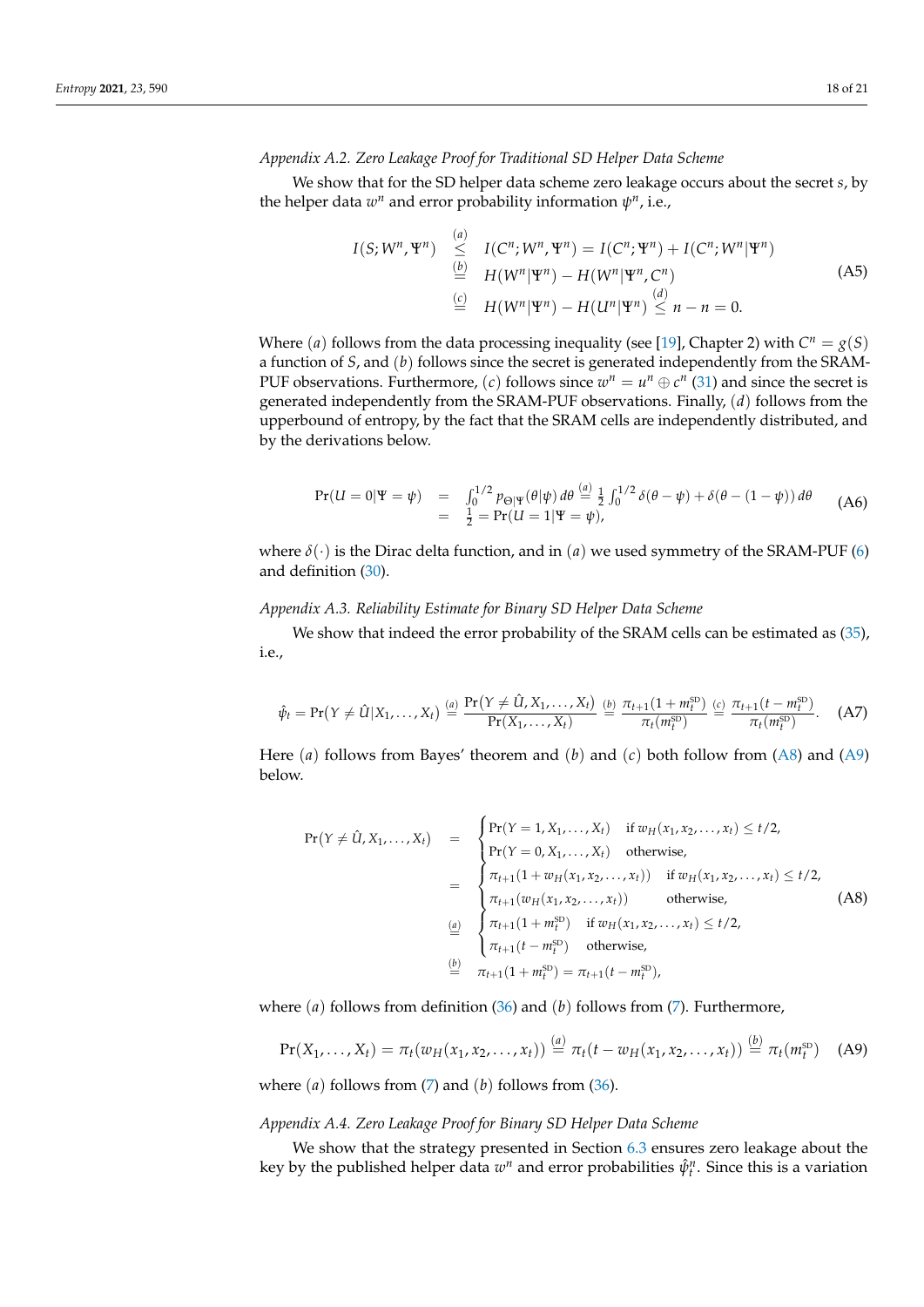on the standard SD helper data scheme, we can repeat similar derivations to  $(A5)$  to show that indeed

$$
I(S;W^n,\hat{\mathbf{Y}}_t^n) \le H(W^n|\hat{\mathbf{Y}}_t^n) - H(\hat{U}^n|\hat{\mathbf{Y}}_t^n) \le n - n = 0.
$$
 (A10)

In the last step we used that

$$
H(\hat{U}_t^n | \hat{\mathbf{Y}}_t^n) \ge H(\hat{U}_t^n | \hat{\mathbf{Y}}_t^n, M_t^{\text{SD}n}) = n,
$$
\n(A11)

which follows from

$$
\Pr(\hat{U}_t = 0 | \hat{\Psi}_t = \hat{\psi}_t, M_t^{\text{SD}} = m_t^{\text{SD}}) = \Pr(w_H(X_1, ..., X_t) \le t/2 | M_t^{\text{SD}} = m_t^{\text{SD}})
$$
\n
$$
\stackrel{(a)}{=} \frac{\Pr(w_H(X_1, ..., X_t) = m_t^{\text{SD}})}{\Pr(w_H(X_1, ..., X_t) = m_t^{\text{SD}}) + \Pr(w_H(X_1, ..., X_t) = t - m_t^{\text{SD}})}
$$
\n
$$
= \frac{\pi_t(m_t^{\text{SD}})}{\pi_t(m_t^{\text{SD}}) + \pi_t(t - m_t^{\text{SD}})} = \frac{1}{2} = \Pr(\hat{U}_t = 1 | \hat{\Psi}_t = \hat{\psi}_t, M_t^{\text{SD}} = m_t^{\text{SD}}).
$$
\n(A12)

# <span id="page-18-0"></span>*Appendix A.5. Log-Likelihood Ratio for Binary SD Helper Data Scheme*

We give the derivation that leads to [\(39\)](#page-13-1) the log-likelihood ratio for a codebit *c*, after observing the noisy codebit *r* and the error probability  $\hat{\psi}_t$  for *t* enrollment observations. First, we note that

$$
1 - \hat{\psi}_t = 1 - \frac{\pi_{t+1}(1 + m_t^{\text{SD}})}{\pi_t(m_t^{\text{SD}})} = \frac{\pi_t(m_t^{\text{SD}}) - \pi_{t+1}(1 + m_t^{\text{SD}})}{\pi_t(m_t^{\text{SD}})} \stackrel{(a)}{=} \frac{\pi_{t+1}(m_t^{\text{SD}})}{\pi_t(m_t^{\text{SD}})} \stackrel{(b)}{=} \frac{\pi_{t+1}(1 + t - m_t^{\text{SD}})}{\pi_t(m_t^{\text{SD}})} \tag{A13}
$$

in (*a*) we used that  $\pi_t(m_t^{\text{SD}}) = \pi_{t+1}(m_t^{\text{SD}}) + \pi_{t+1}(1 + m_t^{\text{SD}})$  and (*b*) follows from [\(7\)](#page-3-2). The log-likelihood ratio at the encoder, for a received value *r* and given an estimated error probability  $\hat{\psi}_t$ , is

<span id="page-18-1"></span>
$$
LLR^{\rm SD}(r, \hat{\psi}_t) \stackrel{\Delta}{=} \log \frac{\Pr(R=r, \hat{\Psi}_t = \hat{\psi}_t | C=0)}{\Pr(R=r, \hat{\Psi}_t = \hat{\psi}_t | C=1)} \n= \log \frac{\Pr(\hat{U}_t \oplus Y=r | \hat{\Psi}_t = \hat{\psi}_t)}{\Pr(\hat{U}_t \oplus Y=r | \hat{\Psi}_t = \hat{\psi}_t)} \n= \begin{cases}\n\log \frac{\Pr(\hat{U}_t \neq Y | \hat{\Psi}_t = \hat{\psi}_t)}{\Pr(\hat{U}_t = Y | \hat{\Psi}_t = \hat{\psi}_t)} & \text{if } r = 1, \\
\log \frac{\Pr(\hat{U}_t = Y | \hat{\Psi}_t = \hat{\psi}_t)}{\Pr(\hat{U}_t = Y | \hat{\Psi}_t = \hat{\psi}_t)} & \text{otherwise,} \\
\log \frac{\hat{\psi}_t}{\Pr(\hat{U}_t \neq Y | \hat{\Psi}_t = \hat{\psi}_t)} & \text{otherwise,} \\
\log \frac{1-\hat{\psi}_t}{\hat{\psi}_t} & \text{otherwise.}\n\end{cases}
$$
\n(A14)

In the following, we show that the LLR of the SD scheme is equal to the LLR for the MO scheme when the same enrollment observations  $(x_1, \ldots, x_t)$  and reconstruction observation *y* are generated by the SRAM-PUF.

First, we can express the log-likelihood ratio [\(A14\)](#page-18-1) as a function of  $m_t^{\rm \scriptscriptstyle SD}$ 

<span id="page-18-2"></span>
$$
\begin{array}{rcl}\n\text{LLR}^{\prime\text{SD}}(r, m_t^{\text{SD}}) & \triangleq & \begin{cases}\n\log \frac{\pi_{t+1}(1+m_t^{\text{SD}})}{\pi_t(1+t-m_t^{\text{SD}})} & \text{if } r=1, \\
\log \frac{\pi_t(m_t^{\text{SD}})}{\pi_{t+1}(t-m_t^{\text{SD}})} & \text{otherwise.} \\
\log \frac{\pi_{t+1}(r+m_t^{\text{SD}})}{\pi_t(r+t-m_t^{\text{SD}})} & \text{otherwise.}\n\end{cases}\n\end{array} \tag{A15}
$$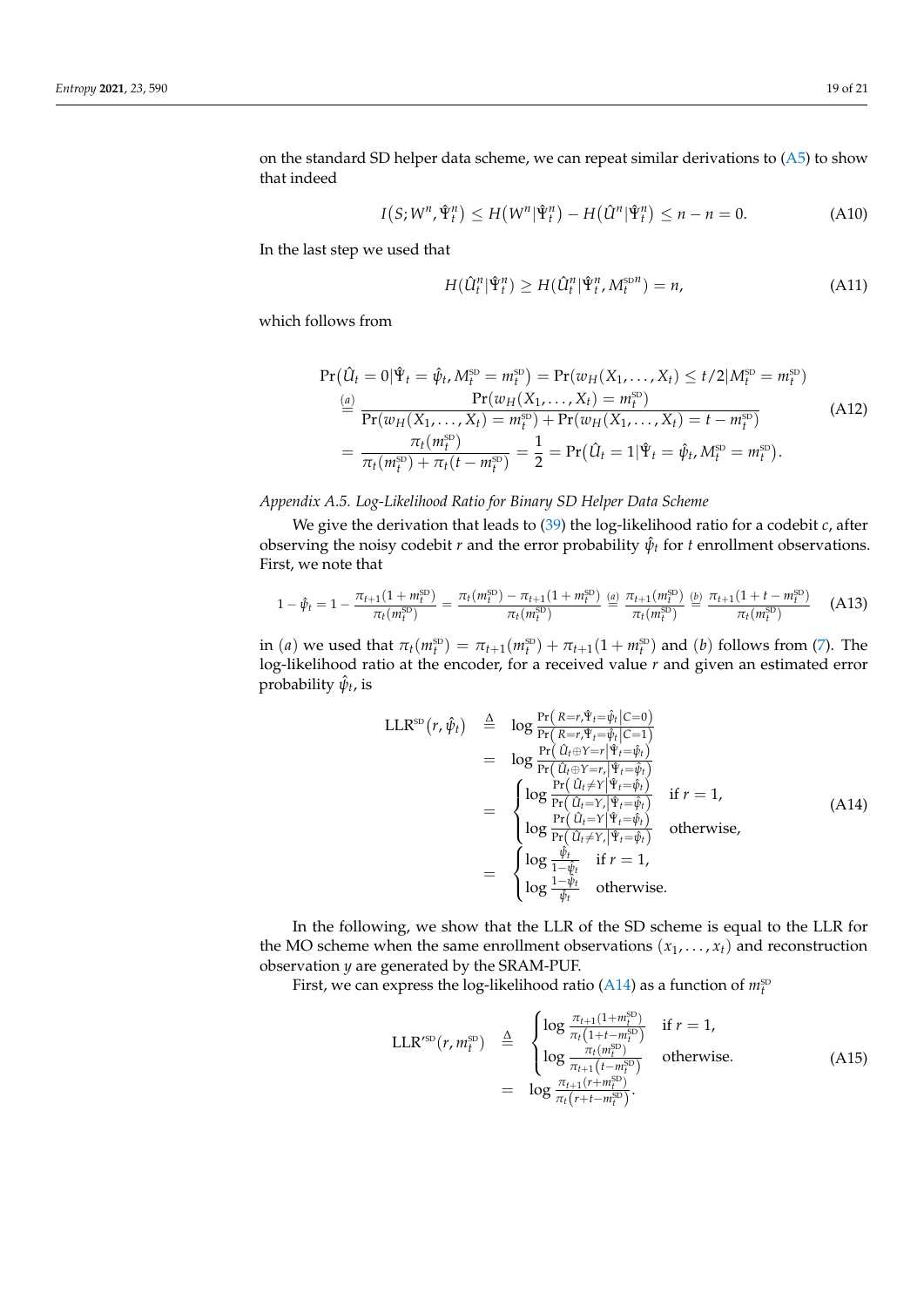Furthermore,

<span id="page-19-14"></span>
$$
m_t^{\text{SD}} = \begin{cases} m_t & \text{if } c = 0 \text{ and } w_H(x_1, \dots, x_t) \le t/2, \\ \text{or if } c = 1 \text{ and } w_H(x_1, \dots, x_t) > t/2, \\ t - m_t & \text{otherwise,} \end{cases} \tag{A16}
$$
\n
$$
= \begin{cases} m_t & \text{if } r = y, \\ t - m_t & r = y \oplus 1, \end{cases}
$$

where in the last step we used the definition of  $\hat{u}_t$  [\(29\)](#page-11-3) and the fact that  $r = c \oplus \hat{u}_t \oplus y$ .

Combining  $(A15)$  and  $(A16)$  we find that the log-likelihood ratio for the SD scheme is

<span id="page-19-15"></span>
$$
LLR'^{SD}(r, m_t^{SD}) = \begin{cases} LLR'^{SD}(y, m_t) & \text{if } r = y, \\ LLR'^{SD}(y \oplus 1, t - m_t) & \text{if } r = y \oplus 1, \\ \log \frac{\pi_{t+1}(y + m_t)}{\pi_t(y + t - m_t)} & \text{if } r = y, \\ \log \frac{\pi_{t+1}((y \oplus 1) + t - m_t)}{\pi_t((y \oplus 1) + m_t)} & \text{if } r = y \oplus 1, \\ = \log \frac{\pi_{t+1}(y + m_t)}{\pi_t(y + t - m_t)}. \end{cases}
$$
(A17)

In the last step we used  $(7)$ . Now the last expression in  $(A17)$  is equal to the log-likelihood ratio for the MO helper data scheme [\(28\)](#page-9-0). Therefore, we conclude that the LLRs of both schemes are equal when the same enrollment observations  $(x_1, \ldots, x_t)$ , codebit *c* and reconstruction observation *y* are used.

#### **References**

- <span id="page-19-0"></span>1. Pappu, R.; Recht, B.; Taylor, J.; Gershenfeld, N. Physical One-Way Functions. *Science* **2002**, *297*, 2026–2030. [\[CrossRef\]](http://doi.org/10.1126/science.1074376) [\[PubMed\]](http://www.ncbi.nlm.nih.gov/pubmed/12242435)
- <span id="page-19-1"></span>2. Gassend, B.; Clarke, D.; van Dijk, M.; Devadas, S. Silicon physical random functions. In Proceedings of the 9th ACM Conference on Computer and Communications Security—CCS, Washington, DC, USA, 18–22 November 2002. [\[CrossRef\]](http://dx.doi.org/10.1145/586110.586132)
- <span id="page-19-2"></span>3. Holcomb, D.E.; Burleson, W.P.; Fu, K. Power-Up SRAM state as an identifying fingerprint and source of true random numbers. *IEEE Trans. Comput.* **2009**, *58*, 1198–1210. [\[CrossRef\]](http://dx.doi.org/10.1109/TC.2008.212)
- <span id="page-19-3"></span>4. Guajardo, J.; Kumar, S.S.; Schrijen, G.J.; Tuyls, P. FPGA Intrinsic PUFs and Their Use for IP Protection. In *Cryptographic Hardware Embedded System—CHES*; Springer: Berlin/Heidelberg, Germany, 2007; pp. 63–80.
- <span id="page-19-4"></span>5. van den Berg, R.; Škorić, B.; van der Leest, V. Bias-based modeling and entropy analysis of PUFs. In Proceedings of the 3rd Int. Workshop Trustworthy Embedded Devices—TrustED, Berlin, Germany, 4 November 2013; pp. 13–20. [\[CrossRef\]](http://dx.doi.org/10.1145/2517300.2517301)
- <span id="page-19-5"></span>6. Juels, A.; Wattenberg, M. A fuzzy commitment scheme. In Proceedings of the 6th ACM Conference on Computer and Communications Security—CCS, Singapore, 1–4 November 1999; pp. 28–36. [\[CrossRef\]](http://dx.doi.org/10.1145/319709.319714)
- <span id="page-19-6"></span>7. Maes, R.; Tuyls, P.; Verbauwhede, I. A soft decision helper data algorithm for SRAM PUFs. In Proceedings of the 2009 IEEE International Symposium on Information Theory, Seoul, Korea, 28 June–3 July 2009; pp. 2101–2105. [\[CrossRef\]](http://dx.doi.org/10.1109/ISIT.2009.5205263)
- <span id="page-19-7"></span>8. Maes, R.; Tuyls, P.; Verbauwhede, I. Low-Overhead Implementation of a Soft Decision Helper Data Algorithm for SRAM PUFs. In *Cryptographic Hardware and Embedded System—CHES*; Springer: Berlin/Heidelberg, Germany, 2009; pp. 332–347. [\[CrossRef\]](http://dx.doi.org/10.1007/978-3-642-04138-9_24)
- <span id="page-19-8"></span>9. Yu, M.D.; Devadas, S. Secure and robust error correction for physical unclonable functions. *IEEE Des. Test Comput.* **2010**, *27*, 48–65. [\[CrossRef\]](http://dx.doi.org/10.1109/MDT.2010.25)
- 10. Hiller, M.; Merli, D.; Stumpf, F.; Sigl, G. Complementary IBS: Application specific error correction for PUFs. In Proceedings of the 2012 IEEE International Symposium on Hardware-Oriented Security and Trust, San Francisco, CA, USA, 3–4 June 2012; pp. 1–6. [\[CrossRef\]](http://dx.doi.org/10.1109/HST.2012.6224310)
- <span id="page-19-9"></span>11. Hiller, M.; Yu, M.D.M.; Sigl, G. Cherry-Picking Reliable PUF Bits with Differential Sequence Coding. *IEEE Trans. Inf. Forensics Secur.* **2016**, *11*, 2065–2076. [\[CrossRef\]](http://dx.doi.org/10.1109/TIFS.2016.2573766)
- <span id="page-19-10"></span>12. Gao, Y.; Su, Y.; Xu, L.; Ranasinghe, D.C. Lightweight (Reverse) Fuzzy Extractor With Multiple Reference PUF Responses. *IEEE Trans. Inf. Forensics Secur.* **2019**, *14*, 1887–1901. [\[CrossRef\]](http://dx.doi.org/10.1109/TIFS.2018.2886624)
- <span id="page-19-11"></span>13. Günlü, O.; Kramer, G. Privacy, Secrecy, and Storage with Multiple Noisy Measurements of Identifiers. *IEEE Trans. Inf. Forensics Secur.* **2018**, *13*, 2872–2883. [\[CrossRef\]](http://dx.doi.org/10.1109/TIFS.2018.2834303)
- 14. Günlü, O. Multi-Entity and Multi-Enrollment Key Agreement With Correlated Noise. *IEEE Trans. Inf. Forensics Secur.* **2021**, *16*, 1190–1202. [\[CrossRef\]](http://dx.doi.org/10.1109/TIFS.2020.3029885)
- <span id="page-19-12"></span>15. Kusters, L.; Willems, F.M.J. Secret-Key Capacity Regions for Multiple Enrollments With an SRAM-PUF. *IEEE Trans. Inf. Forensics Secur.* **2019**, *14*, 2276–2287. [\[CrossRef\]](http://dx.doi.org/10.1109/TIFS.2019.2895552)
- <span id="page-19-13"></span>16. Boyen, X. Reusable cryptographic fuzzy extractors. In Proceedings of the 11th ACM Conference on Computer and Communications Security, Washington, DC, USA, 25–29 October 2004; pp. 82–91.